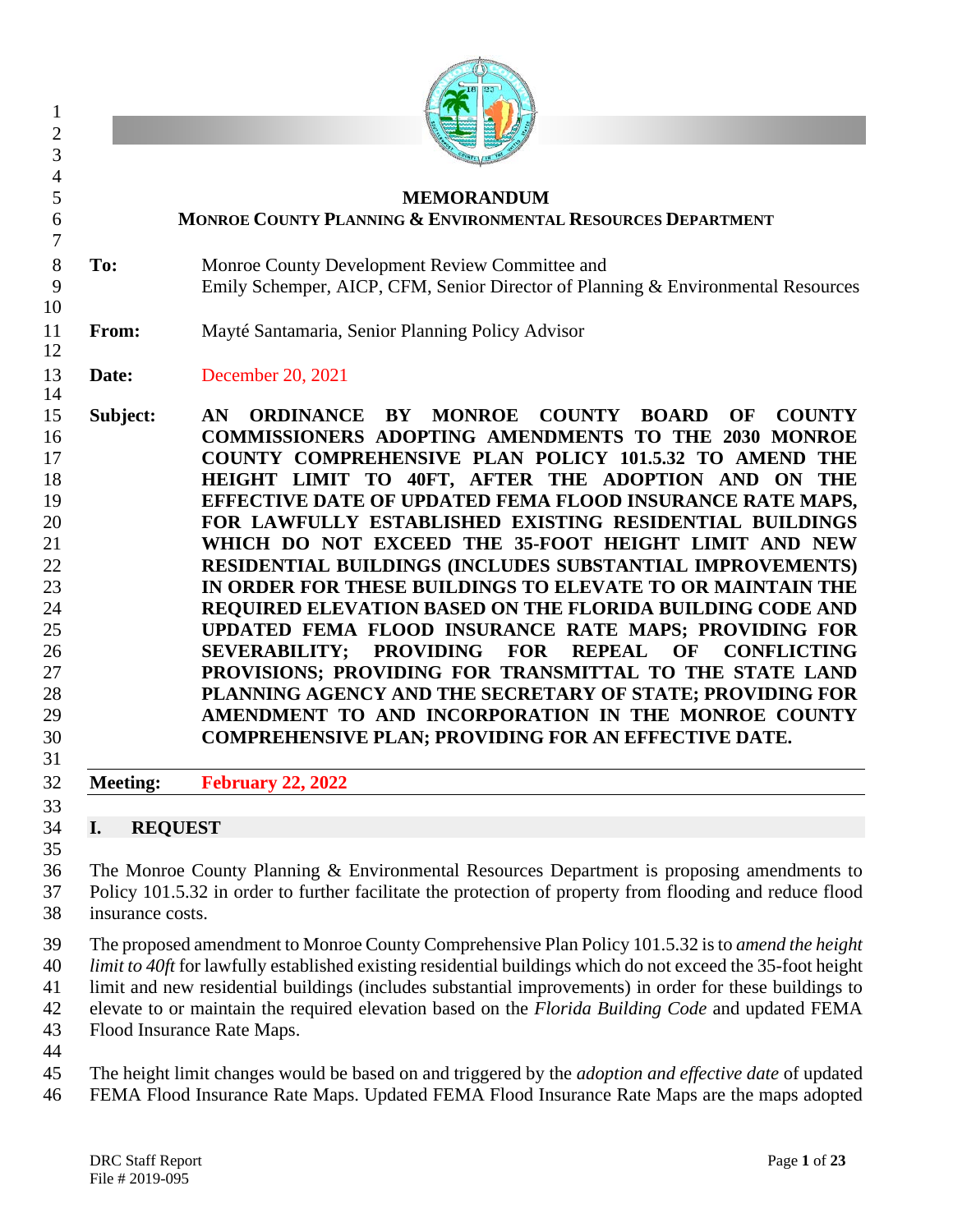subsequent to FEMA Flood Insurance study and the accompanying Flood Insurance Rate Maps, dated

- February 18, 2005 (current FIRMs).
- 

The amendment is proposed to address:

- 1. The vertical datum conversions from the National Geodetic Vertical Datum of 1929 (NGVD29)
- to the North American Vertical Datum of 1988 (NAVD88) with the updated FEMA Flood Insurance Rate Maps. While there is no set conversion factor, as it varies throughout Monroe County, on average there is -1.5 foot conversion.
- 2. The potential for flood zone changes and base flood elevation changes within the updated FEMA Flood Insurance Rate Maps.
- **II. BACKGROUND INFORMATION**

 The National Flood Insurance Program (NFIP) is a federally-subsidized flood damage insurance program administered by the Federal Emergency Management Agency (FEMA). Residents and business owners are eligible to purchase NFIP flood insurance policies in communities that agree to regulate development in special flood hazard areas. These special flood hazard areas are delineated by FEMA on Flood Insurance Rate Maps.

 The NFIP makes federally-backed flood insurance available in those states and communities that agree to adopt and enforce floodplain management ordinances to reduce future flood damage. These regulations must meet or exceed the minimum administrative and technical requirements in the NFIP regulations (44 CFR Part 59 and Part 60). FEMA administers the NFIP and provides technical assistance and training on NFIP requirements and mitigation measures. FEMA also has extensive publications on the NFIP, including detailed guidance on mitigation measures that can minimize or eliminate future flood damages.

 Floodplain management is a community-based effort to prevent or reduce the risk of flooding, resulting in a more resilient community. Per FEMA, meeting NFIP requirements is the most cost-effective way to reduce the flood risk to new buildings and infrastructure. FEMA provides tools and resources to help navigate NFIP requirements and implement higher standards of floodplain management.

 Communities must incorporate NFIP requirements into their zoning codes, subdivision ordinances, and/or building codes or adopt special purpose floodplain management ordinances. The NFIP requirements apply to areas mapped as Special Flood Hazard Areas (SFHA) on Flood Insurance Rate Maps (FIRMs) issued by FEMA. The SFHA is the area that would be flooded by the "base flood" (defined as the flood that has a 1 percent chance of occurring in any given year; also known as the "100- year flood").

- 
- The NFIP requirements include, but are not limited to:
- Elevation of new and substantially improved residential structures above the base flood level.
- Elevation or dry floodproofing (made watertight) of new or substantially improved non-residential structures.
- Prohibition of development in floodways, the central portion of a riverine floodplain needed to carry deeper and faster moving water.
- Additional requirements to protect buildings in coastal areas from the impacts of waves, high velocity, and storm surge.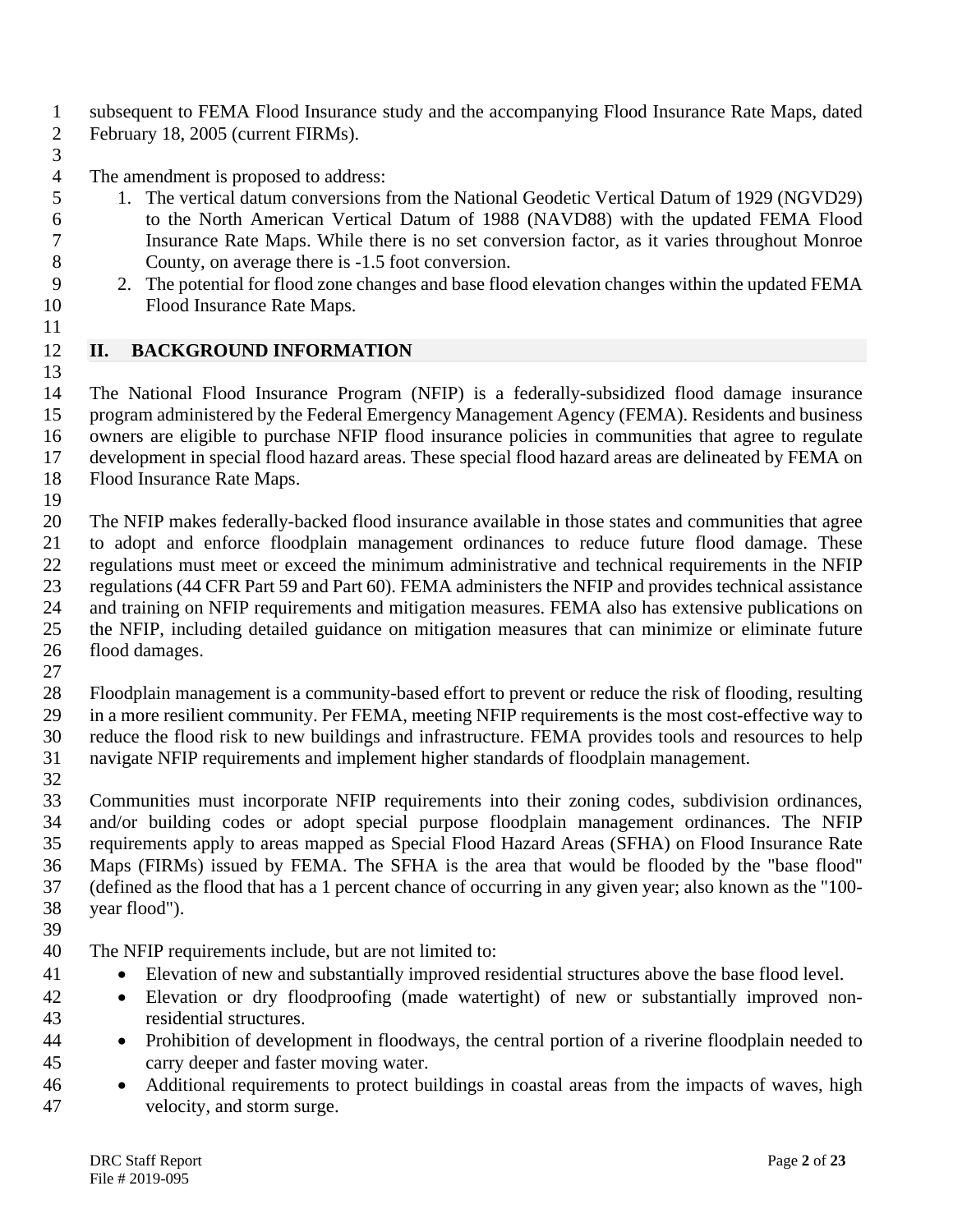FIRMs inform communities about the local flood risk and set minimum floodplain standards for communities to build with safety and resiliency in mind. FIRMs also currently determine the cost of flood insurance and the mandatory purchase requirement. As risks change, insurance premiums also change to reflect those risks, but property owners may be able to reduce premiums if they build their home or business to be safer, higher, and stronger.

 $\frac{7}{8}$  As a note, FEMA is updating the NFIP's risk rating methodology through the implementation of a new pricing 9 methodology called Risk Rating 2.0. FEMA's new methodology for determining NFIP policy premiums incorporates variables to reflect a property's individual flood risk, including the frequency and types of flooding, 10 incorporates variables to reflect a property's individual flood risk, including the frequency and types of flooding,<br>11 such as storm surge, coastal erosion, and heavy rainfall — and the distance to a water source along 11 such as storm surge, coastal erosion, and heavy rainfall — and the distance to a water source along with property<br>12 characteristics, such as elevation and the cost to rebuild. Communities will continue to earn NFIP rat 12 characteristics, such as elevation and the cost to rebuild. Communities will continue to earn NFIP rate discounts<br>13 of 5% - 45% based on the Community Rating System classification, including Monroe County (35% discount 13 of 5% - 45% based on the Community Rating System classification, including Monroe County (35% discount);<br>14 however, since Risk Rating 2.0 does not use flood zones to determine flood risk, the discount will be uniformly 14 however, since Risk Rating 2.0 does not use flood zones to determine flood risk, the discount will be uniformly applied to all policies throughout the participating community, regardless of whether the structure is insi applied to all policies throughout the participating community, regardless of whether the structure is inside or 16 outside of the Special Flood Hazard Area.

 The Florida Division of Emergency Management (DEM) serves as the State Coordinating Agency of the NFIP to work with Florida's municipalities and counties to administer their local flood damage reduction regulations. The State Floodplain Management Program works to promote and ensure sound land use development in floodplain areas in order to promote the health and safety of the public, minimize loss of life and property, and reduce economic losses caused by flood damages. 

 The State Floodplain Management Office is a unit in the Florida DEM, Bureau of Mitigation. Floodplain Management Specialists work with Florida's communities to help them successfully manage development in flood zones. The State Floodplain Management Office provides/offers technical assistance to improve administration of local floodplain management ordinances and the flood provisions of the *Florida Building Code* and to monitor community performance to ensure compliance with the NFIP development regulations in Special Flood Hazard Areas.

- The State Floodplain Management Office also coordinates and collaborates on the following activities:
- Map Modernization and FEMA Risk MAP priorities

\_\_\_\_\_\_\_\_\_\_\_\_\_\_\_\_\_

- Integration of flood-resistant standards into the Florida Building Code
- Coordination with Federal flood mitigation grant programs
- Integration of floodplain management concepts and tasks into multi-jurisdictional local mitigation strategies developed by counties and municipalities
- Participation in maintaining the State Enhanced Hazard Mitigation Plan and planning process
- Consultation with State agencies on state-owned facilities in special flood hazard areas
- Training of local floodplain managers and building officials, in partnership with the Florida Floodplain Managers Association (FFMA)
- Coordination with the Florida Dam Safety Program
- Partnerships with federal, state and local organizations pertinent to floodplain management
- 

for communities, written explicitly to rely on the flood provisions in the *Florida Building Code*. FEMA

approved the **Model Floodplain Management Ordinance** in 2013.

In 2012, State Floodplain Management Office developed a **Model Floodplain Management Ordinance**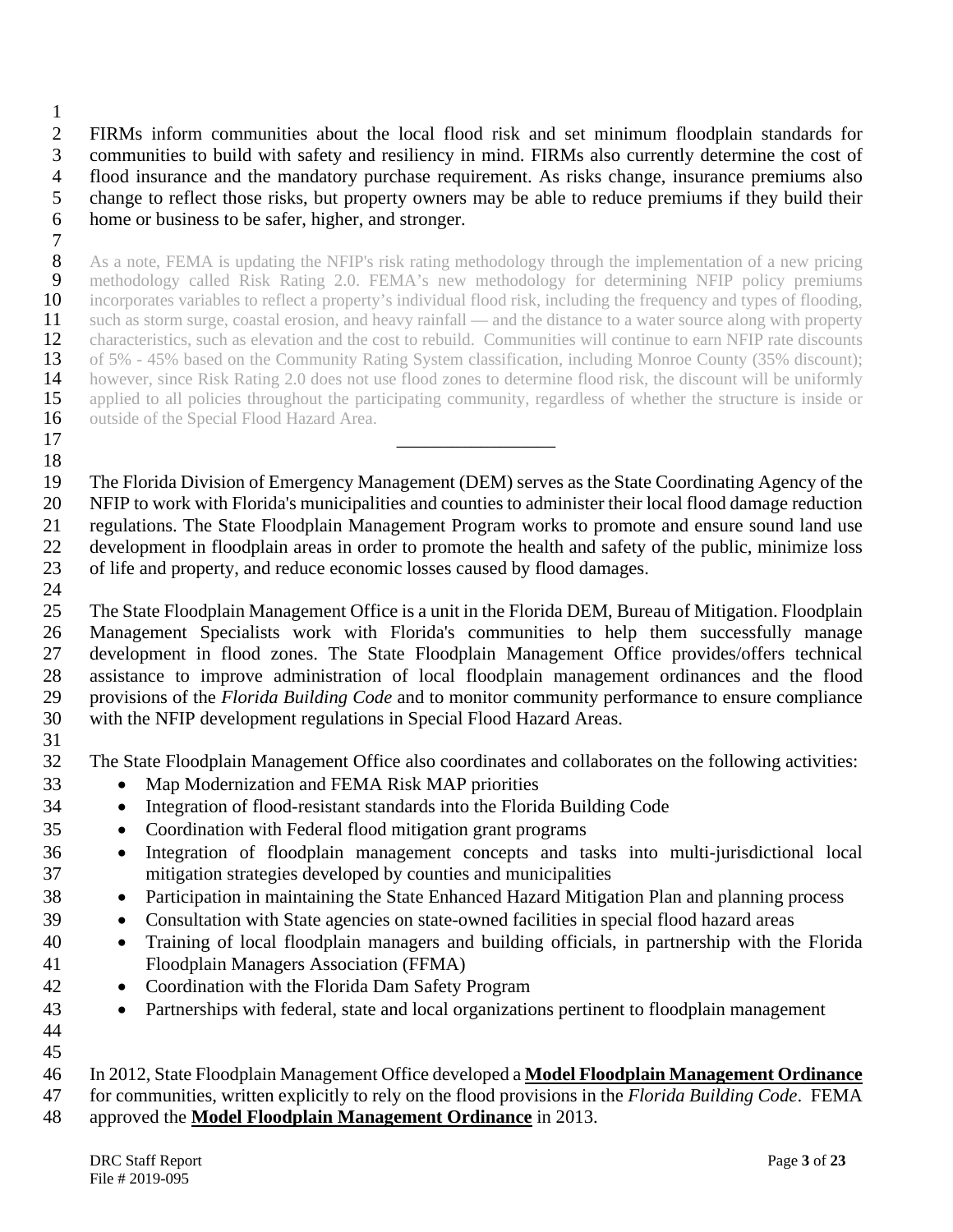- Since the 2010 edition, the flood provisions of the *Florida Building Code (FBC)* meet or exceed the minimum NFIP requirements for buildings and structures. Nearly all Florida communities administer local floodplain management ordinances that are written to rely on the *FBC* to meet the NFIP requirements.
- $\frac{6}{7}$ Over the past 10 years, DEM has worked with nearly all of Florida's 468 NFIP communities to transition to the **Model Floodplain Management Ordinance**, providing assistance, to tailor the model as appropriate for each community. At this time, 10 communities, including Monroe County, are still preparing the required amendments to their existing regulations.
- 

 Amendments to the County's Floodplain Management Ordinance (Ch. 122 of the Land Development Code) are necessary to be consistent with FEMA provisions, incorporate DEM's **Model Floodplain Management Ordinance** and to continue to fulfill the NFIP requirements. Additionally, the update will allow the County to continue to meet and improve the requirements and activities of the Community Rating System.

- 
- 
- 

 The Community Rating System (CRS) is a voluntary incentive program that recognizes and encourages communities to establish sound programs that recognize and encourage floodplain management activities that *exceed* the minimum NFIP requirements. By conducting mitigation and outreach activities that increase safety and resilience, including CRS credits for regulating to higher standards, communities can earn credits and discounts (up to 45 percent within the Special Flood Hazard Area) on flood insurance premiums for property owners.

 In CRS communities, flood insurance premium rates are discounted to reflect the reduced flood risk resulting from the community's efforts that address the three goals of the program:

- 1. Reduce and avoid flood damage to insurable property
- 2. Strengthen and support the insurance aspects of the National Flood Insurance Program
- 3. Foster comprehensive floodplain management
- A community accrues points to improve its CRS Class rating and receive increasingly higher discounts.

 The CRS uses a Class rating system that is similar to fire insurance rating to determine flood insurance premium reductions for residents. CRS Classes are rated from 9 to 1. Today, most communities enter the program at a CRS Class 9 or Class 8 rating, which entitles residents in Special Flood Hazard Areas (SFHAs) to a 5% discount on their flood insurance premiums for a Class 9 or a 10% discount for Class 8. As a community engages in additional mitigation activities, its residents become eligible for increased NFIP policy premium discounts. Each CRS Class improvement produces a 5% greater discount on flood insurance premiums for properties in the SFHA. CRS Class changes occur on April 1 and October 1 of each year.

 Monroe County has achieved a Class 3 rating in the CRS that provides a 35% discount on flood insurance premium and in April 2022, will increase annual savings to flood insurance for 14,400 policyholders in unincorporated Monroe County to \$7.5 million dollars annually. This is an annual average savings per

- policyholder of \$522. Cumulatively to date, Monroe County has saved policyholders over \$24 million.
-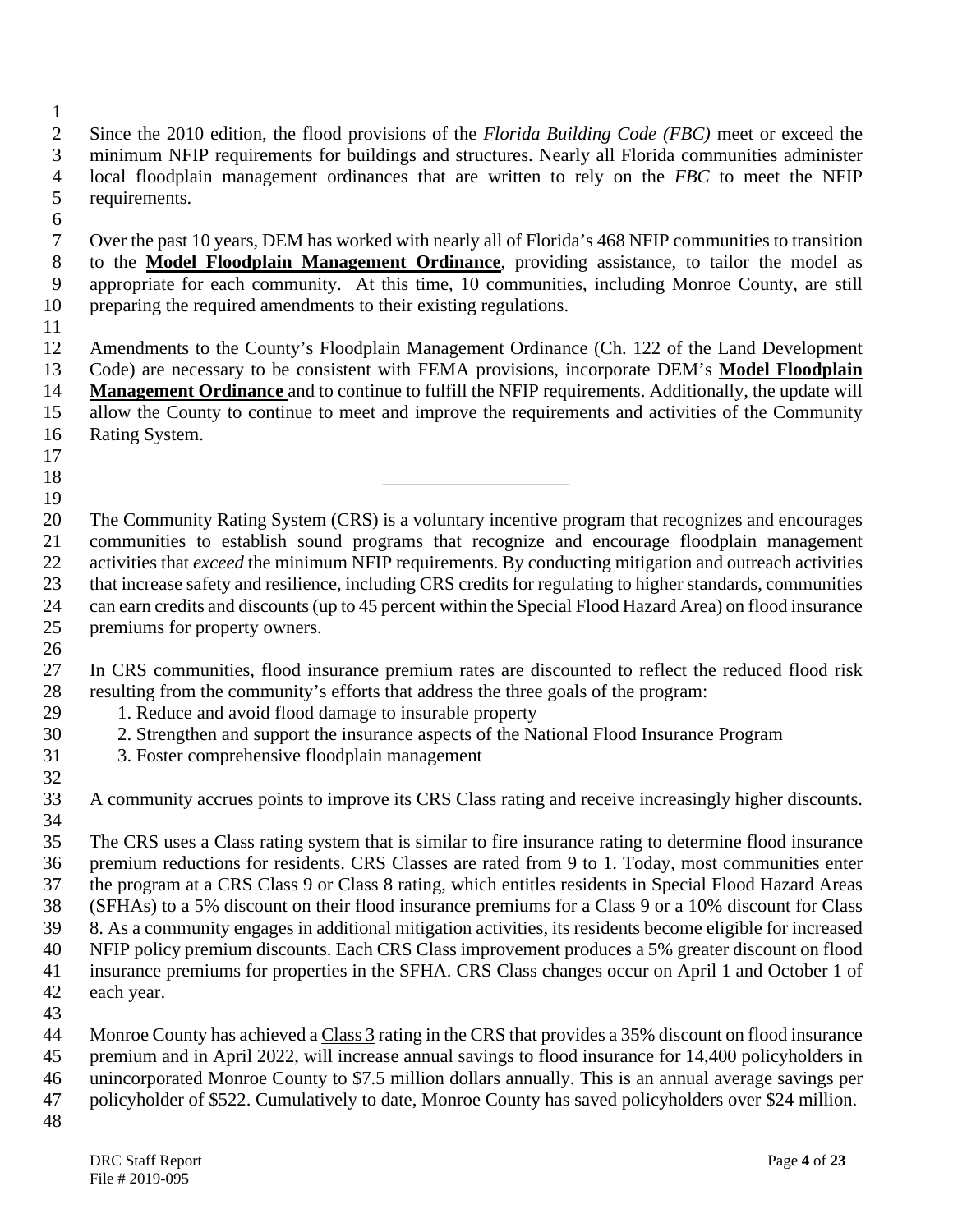| Year                                       | <b>CRS Class/%Discount</b> | <b>Avg Savings</b><br><b>NFIP Policy</b> | <b>Total Savings</b><br>Annual | <b>Cumulative Savings</b> |  |
|--------------------------------------------|----------------------------|------------------------------------------|--------------------------------|---------------------------|--|
|                                            | 10/1/2017 Class 6/20%      | \$233                                    | \$3,629,670                    | \$3,629,670               |  |
|                                            | 10/1/2018 Class 5/25%      | \$350                                    | \$5,135,345                    | \$8,765,015               |  |
|                                            | 10/1/2019 Class 5/25%      | \$350                                    | \$5,135,345                    | \$13,900,360              |  |
|                                            | 10/1/2020 Class 5/25%      | \$350                                    | \$5,135,245                    | \$19,035,605              |  |
|                                            | 10/1/2021 Class 5/25%      | \$373*                                   | \$5,393,148                    | \$24,428,753              |  |
| 10/2/2021-3/31/2022 (6 months) Class 5/25% |                            | \$373                                    | \$2,696,574                    | \$27,125,327              |  |
| <b>GRAND TOTAL</b>                         |                            |                                          |                                |                           |  |
|                                            |                            |                                          |                                |                           |  |
| PROJECTED ANNUAL SAVINGS                   |                            |                                          |                                |                           |  |
| 4/1/2022-3/31/2023                         | CRS Class 3/35%            | \$522                                    | \$7,542,268                    | \$34,667,595              |  |

\*Increase due to increase cost of NFIP Policies.

\_\_\_\_\_\_\_\_\_\_\_\_\_\_\_\_\_\_\_\_

 Class 5 or better communities go through the full verification process every 3 years, and Monroe County's next verification is anticipated in 2023. For CRS purposes, FEMA and the FEMA CRS contractor (ISO/Verisk) rely on DEM to advise whether local regulations are compliant. It is critical for DEM to deem the County's Floodplain Management Ordinance compliant in the future.

### **FEMA Flood Maps**

 

 On December 27, 2019, FEMA issued Preliminary Flood Insurance Rate Maps (FIRMs) and a Flood Insurance Study (FIS) report for Monroe County, FL. The preliminary FIRMs were released after a multi-year study of Monroe County's coastal flood risks. The current County FIRMs are based on 30- plus-year-old studies.

 The Preliminary FIRMs can be viewed here: [https://www.monroecounty-fl.gov/1151/New-Preliminary-](https://www.monroecounty-fl.gov/1151/New-Preliminary-Coastal-Flood-Maps)[Coastal-Flood-Maps.](https://www.monroecounty-fl.gov/1151/New-Preliminary-Coastal-Flood-Maps)

 Coastal Flood Maps, otherwise known as Flood Insurance Rate Maps (FIRMs) are used to determine the minimum elevation needed for construction to reduce the chances of flooding, as well as construction methods required in certain zones.

 The County hired a consultant, Woods Hole Group, to analyze how flood risks are changing in Unincorporated Monroe County based on the FEMA provided studies using updated information and the best available science and technology.

 During the week of January 27, 2020, FEMA held Community meetings throughout the Florida Keys, offering the public an opportunity to view and comment in person on the proposed preliminary FIRMs. Following this, Monroe County, through its consultant, examined the maps and the accompanying Flood Insurance Studies.

The consultant, Woods Hole Group, completed a review of FEMA's December 2019 RiskMap study for

 Monroe County. The review identified the following primary areas of concern identified with FEMA's Risk Map study:

- 1) Storm Climatology and Selection for Florida Keys,
- 2) Statistical Analysis of Storm Sets, Low-Frequency Water Levels and Waves,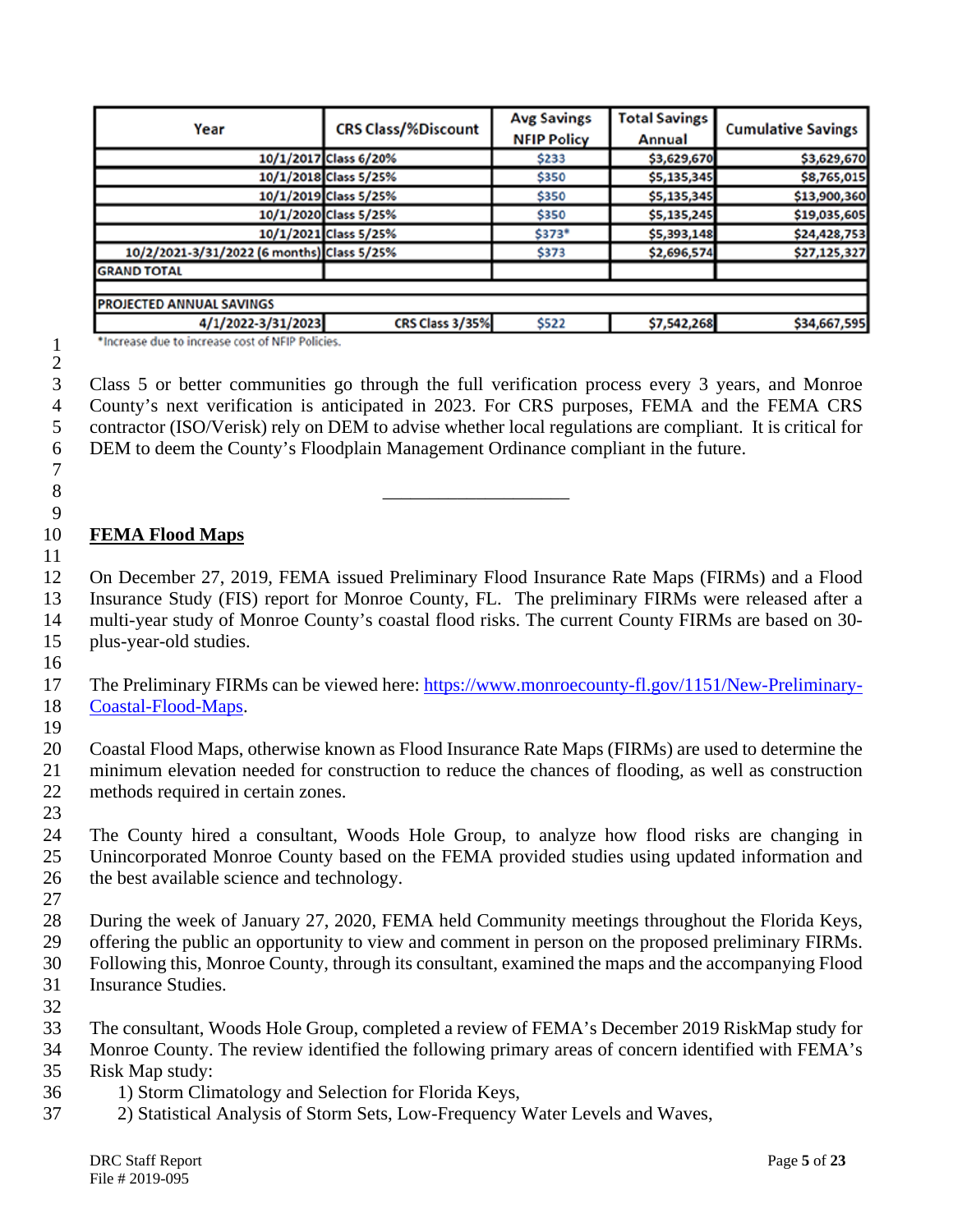- 3) Wave Model Validation,
- 4) Hydrodynamic/Wave Model Mesh Resolution,
- 5) Hydrodynamic/Wave Model Parameterization of Reefs, and
- 6) Number and Location of Coastal Transects.

 These areas of concern were identified because of (a) the use of a non-standard approach, (b) inconsistencies in methodology with other FEMA Coastal Risk Map studies, (c) discrepancies between the study's documentation and the analyses, or (d) errors made in the analysis.

- Information on the consultant's review can accessed here: [https://www.monroecounty-fl.gov/1151/New-](https://www.monroecounty-fl.gov/1151/New-Preliminary-Coastal-Flood-Maps)[Preliminary-Coastal-Flood-Maps.](https://www.monroecounty-fl.gov/1151/New-Preliminary-Coastal-Flood-Maps)
- 

 FEMA issued the required notices in the Federal Register and local newspapers for the FIRMs and a Flood Insurance Study (FIS) report for Monroe County, Florida. The 90-day appeal period for Monroe

- County commenced on March 19, 2021 and ended on June 17, 2021.
- 

 Monroe County submitted its appeal of the preliminary FEMA Flood Insurance Rate Maps and Flood Insurance Study on June 11, 2021. *The appeal is ongoing.*

Once FEMA reviews and processes all appeals, the agency will issue a Letter of Final Determination

(LFD) and publish the final FIRMS. The County anticipates the appeal process may take until December

- 2022 to complete and, if necessary, the Scientific Resolution Panel may process may take until 2024 to
- complete.

| <b>APPEAL PROCESS</b><br><b>TIMELINE</b><br>(approximated) |                         | <b>MAP</b><br><b>ADOPTION</b> |                         |   |                                                                       |                          |                       |                        |
|------------------------------------------------------------|-------------------------|-------------------------------|-------------------------|---|-----------------------------------------------------------------------|--------------------------|-----------------------|------------------------|
| <b>APPEAL</b>                                              | May<br>2021<br>(Starts) | April<br>2022<br>(Ends)       | <b>December</b><br>2022 |   |                                                                       |                          |                       |                        |
|                                                            |                         |                               |                         |   | <b>SRP PROCESS</b><br><b>MAP</b><br><b>TIMELINE</b><br>(approximated) |                          |                       | <b>ADOPTION</b>        |
|                                                            |                         |                               |                         | õ | <b>SRP</b>                                                            | June<br>2022<br>(Starts) | May<br>2023<br>(Ends) | <b>January</b><br>2024 |

 

 The County anticipates the Final FIRMs will most likely become effective sometime in 2022-2024. **When FEMA issues a Letter of Final Determination (LFD), which is a letter to the County that the updated FIRM will become effective in 6 months, the County must formally adopt the FIRMs and** 

 **must adopt a compliant floodplain management ordinance by the map effective date to remain a participant in good standing in the NFIP.**

 Along with the adoption of the Final FIRMs, the County will need make updates to both the Comprehensive Plan and Land Development Code and Code or Ordinances to adopt and implement the maps and ensure compliance with the DEM Model Floodplain Ordinance. **The County must begin processing County amendments to the Comprehensive Plan and Land Development Code in advance, due to the County's public noticing and meeting requirements as well as the required State review and approval process for Areas of Critical State Concerns, to meet the 6-month deadline.**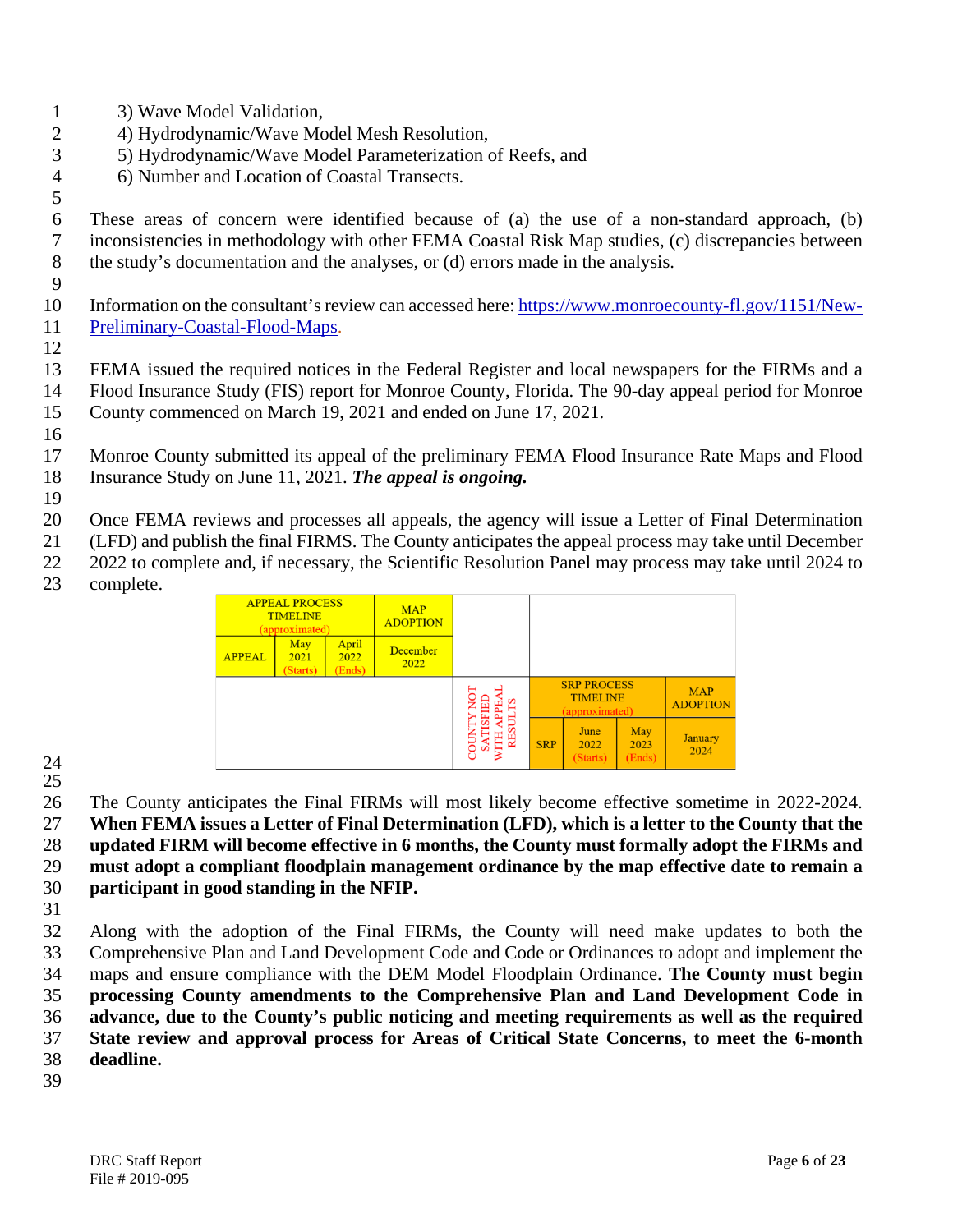permits; establish what a finished floor elevation needs to be and determine building and site design requirements to reduce future risk of flooding. New lender requirements may go into effect along with flood insurance requirements, as well as changes in flood insurance rates as a result of map changes. **It should be noted that the County's proposed amendments to Ch. 122 of the Land Development Code (the County's Floodplain Management Ordinance) do not "automatically adopt" any revised FIS and/or FIRMs when FEMA issues the Final effective products. The County will have to take legislative action when the LFD is issued to formally adopt the FIRMs, FIS and any necessary amendments to ensure a compliant floodplain management ordinance.** In summary, the County is proposing the following connected amendments: 14 • Update Land Development Code Chapter 122 to be consistent with the State of Florida (DEM) Model Floodplain Management Ordinance, include updated FEMA policies, explicitly to rely on the flood provisions in the *Florida Building Code* and to eliminate obsolete or unnecessary regulations. 18 o Amendments does not include any updated FIRM maps. Maintains the 2005 FIRMs.<br>19 o Amendments to Land Development Code Chapter 122 are critical for DEM to deem 19 o Amendments to Land Development Code Chapter 122 are critical for DEM to deem the<br>20 county's Floodplain Management Ordinance compliant with NFIP requirements and for County's Floodplain Management Ordinance compliant with NFIP requirements and for 21 the County's next CRS verification. • Update Code of Ordinances Chapter 6 to be consistent with the *Florida Building Code* and adopt amendments for local higher floodplain standards, including: 24 o Shifting local higher floodplain standards from Chapter 122 to Chapter 6 (for example:<br>25 299SF downstairs enclosure limitation and foundation requirements [anchoring to rock]). 299SF downstairs enclosure limitation and foundation requirements [anchoring to rock]). 26 o Including technical amendments to the *Florida Building Code* for additional local higher<br>27 code for example: elevation certificate requirements) floodplain standards (for example: elevation certificate requirements) 28 o Amendments to Code of Ordinances Chapter 6 are critical for DEM to deem the County's<br>29 Floodplain Management Ordinance compliant with NFIP requirement and for the Floodplain Management Ordinance compliant with NFIP requirement and for the County's next CRS verification. 31 • Amend the Comprehensive Plan and Land Development Code to provide for an increase to the maximum height of residential buildings, which would be available on the adoption and effective date of updated FEMA Flood Insurance Rate Maps. 34 o The County is considering a maximum height limit of 40 feet (exception of up to a maximum of five (5) feet above the 35-foot height limit) in order to elevate to or maintain maximum of five (5) feet above the 35-foot height limit) in order to elevate to or maintain the required elevation based on the *Florida Building Code,* (exception of up to a maximum of five (5) feet above the 35-foot height limit). Exception shall not result in a new building or a substantially improved building or a lawfully existing building to exceed a maximum height of 40 feet. 40 o Amendment intended to address additional difference in elevation due to a change in the updated FIRMs requiring the use of North American Vertical Datum of 1988 or NAVD88 updated FIRMs requiring the use of North American Vertical Datum of 1988 or NAVD88 (on average there is -1.5 foot conversion), potential increased base flood elevation requirements with the updated FIRM maps, and changes in construction requirements based on revised base flood elevations. • Amend Land Development Code Chapter 138 to require applicants to submit plan revisions to prior to permit issuance, demonstrating full compliance with the current *Florida Building Code*  and the updated FIRM maps, for permits requiring an ROGO/NROGO allocation.

Additionally, when the Final FIRMs are effective, the County will use the FIRMs to review building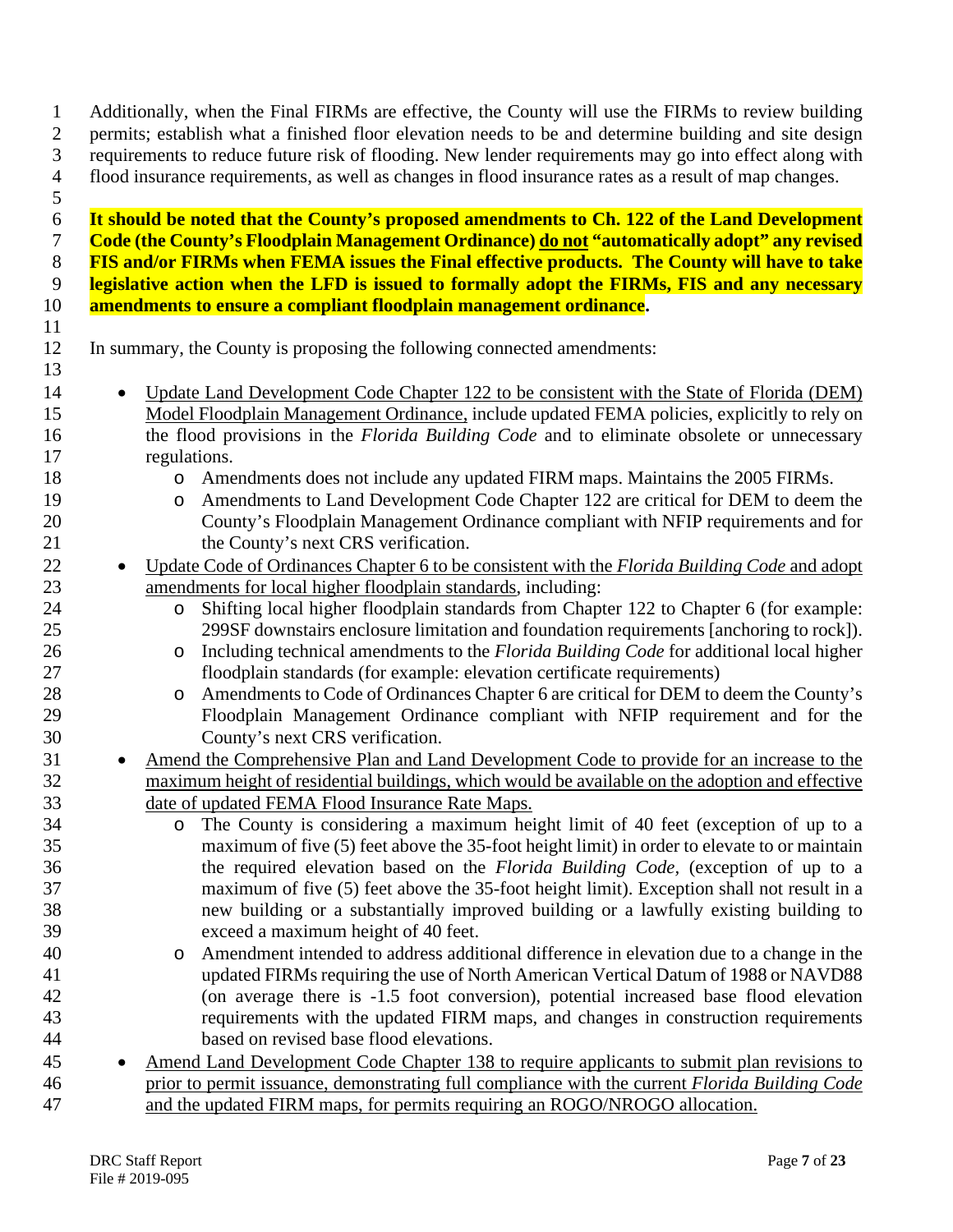1 o Establishing that all applications in or entering into the ROGO system on or after the effective date of the updated FIRMs, shall have the application scores reevaluated and effective date of the updated FIRMs, shall have the application scores reevaluated and updated based on the updated FIRMs.

 **The subject of this staff report is the proposed amendment to Monroe County Comprehensive Plan Policy 101.5.32 to amend the height limit to 40ft for lawfully established existing residential buildings which do not exceed the 35-foot height limit and new residential buildings (includes substantial improvements) in order for these buildings to elevate to or maintain the required elevation based on the Florida Building Code. The amendment is based on and will be triggered by the adoption and effective date of updated FEMA Flood Insurance Rate Maps. Updated FEMA Flood Insurance Rate Maps are the maps adopted subsequent to FEMA Flood Insurance study and the accompanying Flood Insurance Rate Maps, dated February 18, 2005 (current FIRMs).**

\_\_\_\_\_\_\_\_\_\_\_\_\_\_\_\_\_\_\_\_\_\_\_\_\_\_\_\_\_

- The amendment is proposed to address:
- 1. The **vertical datum conversions** from the National Geodetic Vertical Datum of 1929 (NGVD29)
- to the North American Vertical Datum of 1988 (NAVD88) with the updated FEMA Flood
- Insurance Rate Maps. While there is no set conversion factor, as it varies throughout Monroe County, on average there is -1.5 foot conversion.



 

 2. The potential for **flood zone changes and base flood elevation changes** within the updated FEMA Flood Insurance Rate Maps, including the new boundary for the *Limit of Moderate Wave Action* (LiMWA) with the requirement that properties within the boundary be built to VE Zone construction standards.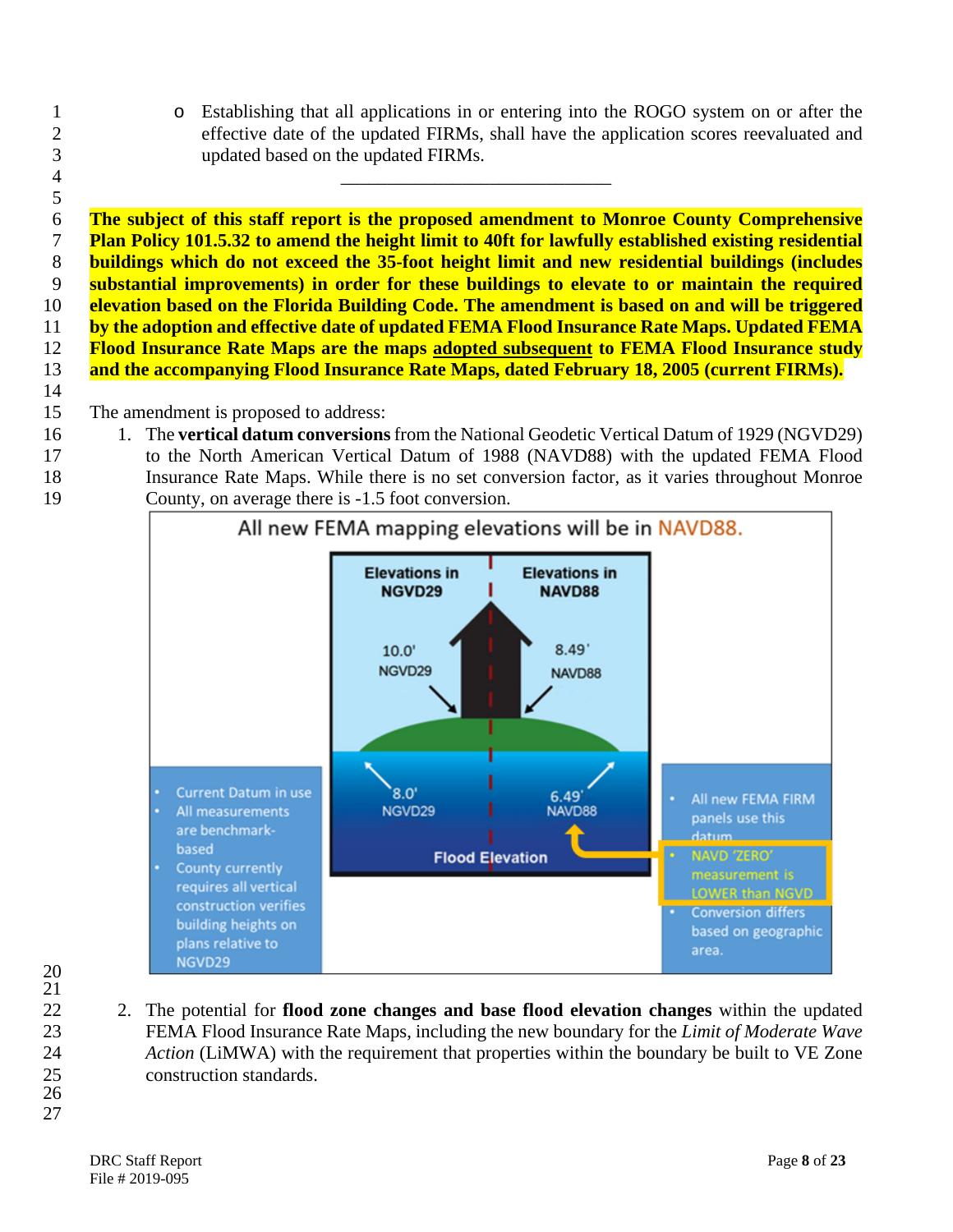#### *Examples: Note, LIMWA = black-and-white hashed line with triangles*



 $\frac{1}{2}$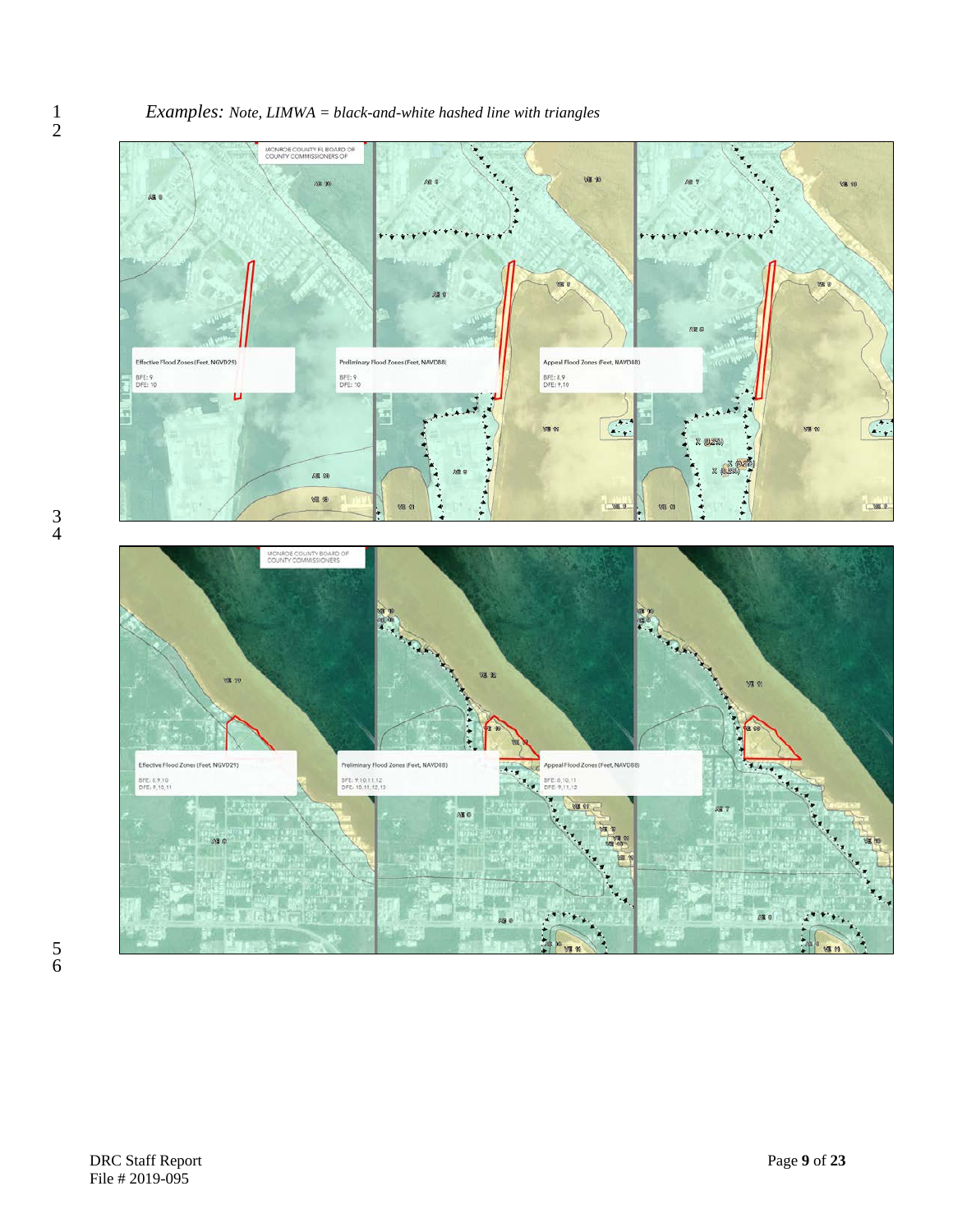

  $\frac{4}{5}$ 

7 On September 10, 2017, Hurricane Irma made landfall near Cudjoe Key as a Category 4 Hurricane with<br>8 maximum sustained winds of 130 mph and flooding occurred in various neighborhoods. Hurricane Irma 8 maximum sustained winds of 130 mph and flooding occurred in various neighborhoods. Hurricane Irma<br>9 caused significant damage throughout the Florida Keys, particularly to structures built prior to the caused significant damage throughout the Florida Keys, particularly to structures built prior to the upgraded Florida Building Code adopted after Hurricane Andrew, to non-elevated structures and to mobile homes.

 To provide additional protection to residents that reside in mobile homes in flood hazard areas, reduce the repeated impacts by flooding, and enhance public health, safety and welfare, the County already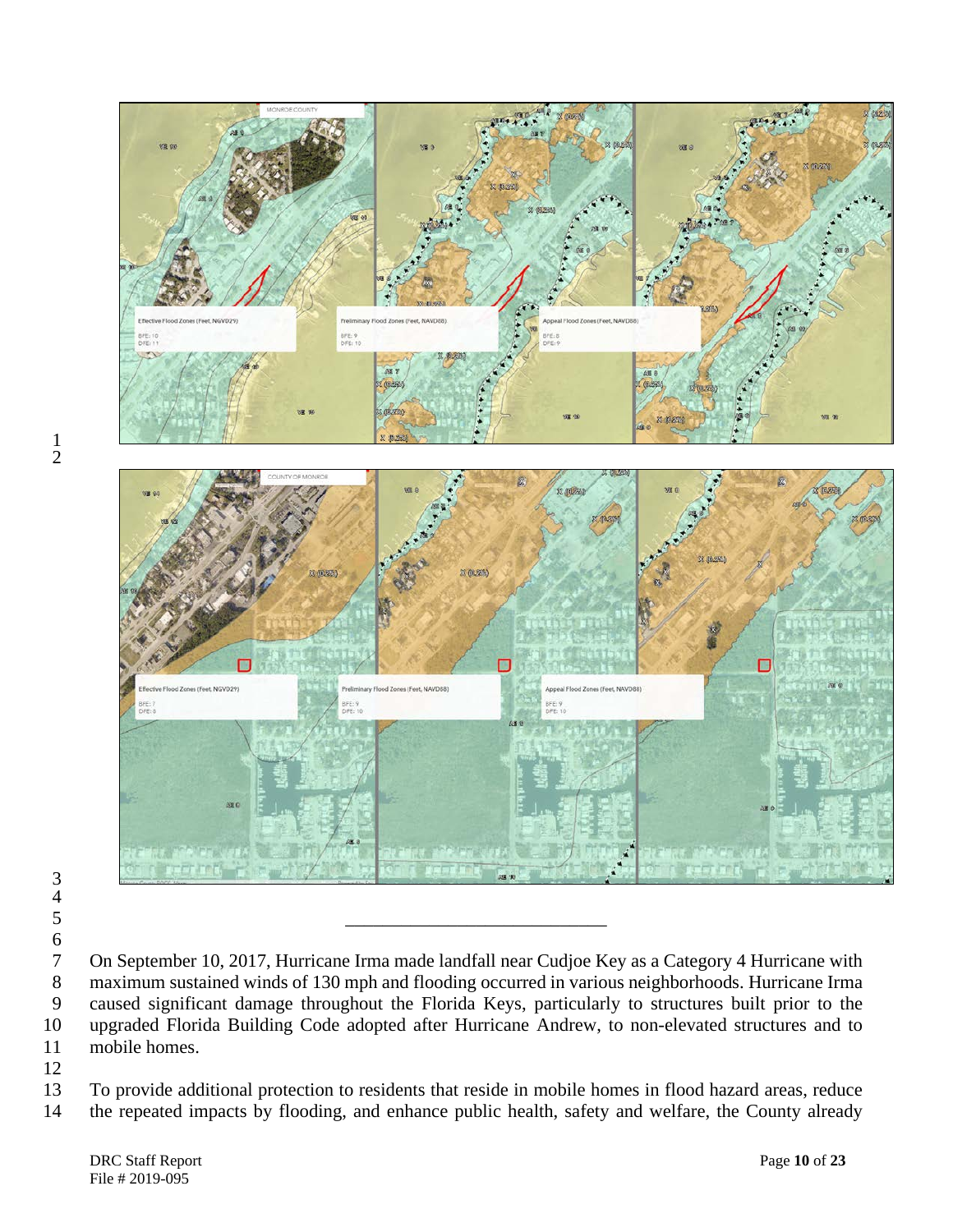adopted an amendment to eliminate the ability for a mobile home to be placed at an elevation below base flood elevation.

 Further, the County has embarked on proactively assisting property owners with voluntary elevations through FEMA funded grant programs. Property owners may self-fund improvements to their homes to 6 elevate above base flood levels and there may be additional funding opportunities with the County<br>7 participating in several grant programs to provide for the mitigation of flood risks, such as: participating in several grant programs to provide for the mitigation of flood risks, such as:

- FEMA Hazard Mitigation Grant Program (HMGP) for mitigation measures
- Flood Mitigation Assistance (FMA) Grant Program to reduce or eliminate the long-term risk of flood damage
- 
- 11 Rebuild Florida Program to demo, repair, reconstruct and elevate primary homes

 When participating in some of these grant programs for elevation projects, the Florida Division of Emergency Management (DEM) is encouraging at least three feet above Base Flood Elevation (a 3-foot freeboard for residential buildings and structures). The grant scope of work reviews and the County's ongoing efforts to utilize these grant programs, including the additional elevation, further facilitates reducing the risk of future damage, hardship, loss, or flood damage within the community.

**HEIGHT**: In unincorporated Monroe County, height and grade are defined as follows:

\_\_\_\_\_\_\_\_\_\_\_\_\_\_\_\_\_\_\_\_\_\_\_\_\_\_\_\_\_

 **HEIGHT** *means the vertical distance between grade and the highest part of any structure, including mechanical equipment, but excluding the following: chimneys; spires and/or steeples on structures used for institutional and/or public uses only; radio and/or television antenna, flagpoles; solar apparatus; utility poles and/or transmission towers; and certain antenna supporting structures with attached antenna and/or collocations as permitted in Chapter 146. However, in no event shall any of the exclusions enumerated in this definition be construed to permit any habitable or usable space to exceed the applicable height limitations. In the case of airport districts, the height limitations therein shall be absolute and the exclusions enumerated in this definition shall not apply.* 

 **GRADE** *means the highest natural elevation of the ground surface, prior to construction, next to the proposed walls of a structure, or the crown or curb of the nearest road directly adjacent to the structure, whichever is higher. To confirm the natural elevation of the ground surface, prior to construction, the county shall utilize the Light Detection and Ranging (LiDAR) dataset for Monroe County prepared in 2007 and other best available data, including, but not limited to, pre- construction boundary surveys with elevations, pre-construction topographic surveys, elevation certificates and/or other optical remote sensing data.*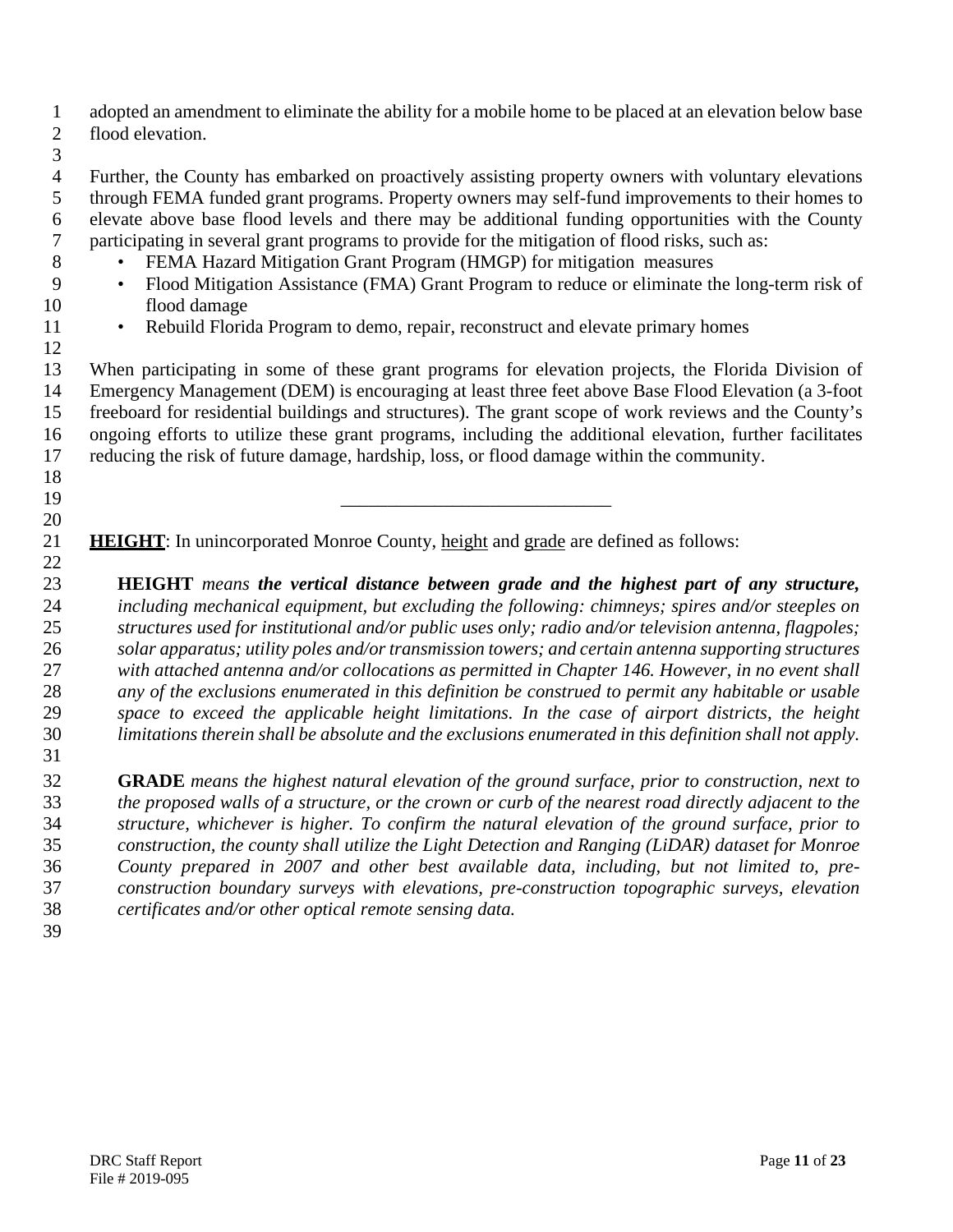# Example scenario of amendment:



 Note, the Florida Legislature adopted Chapter 2021-201, Laws of Florida (HB 401), which became effective on July 1, 2021. This law amended Section 163.3202(5)(a), F.S., specifying that certain land development regulations relating to *building design elements* may not be applied to a single-family or two-family dwelling. "Building design elements" is defined as the external building color; the type or style of exterior cladding material; the style or material of roof structures or porches; the exterior nonstructural architectural ornamentation; the location or architectural styling of windows or doors; the location or orientation of the garage; *the number and type of rooms; and the interior layout of rooms*. The term does not include the **height,** bulk, orientation, or location of a dwelling on a zoning lot; or the use of buffering or screening to minimize potential adverse physical or visual impacts or to protect the privacy of neighbors.

 

- $\qquad \qquad \qquad$
- 

# **Community Meeting and Public Participation**

\_\_\_\_\_\_\_\_\_\_\_\_\_\_\_\_\_\_\_\_\_\_\_\_\_\_\_\_\_

 In accordance with LDC Section 102-159(b)(3), a Community Meeting was held on December 2, 2021, at 5:05pm, to provide for public input. There were six (6) attendees and five (5) County staff members. In general, the comments provided for the proposed amendment, are summarized below:

- Question regarding substantial improvements and the scenario/types of improvements that required elevation to the new design flood.
- Concerns regarding requiring 3ft of freeboard and this requiring a substantial number of properties to be reviewed for substantial improvement/substantial damage concerns.
- Question of how the 35% insurance discount, derived from CRS participation, is applied.
- Question regarding the establishment of buoyancy calculation requirements for swimming pools.
- Question regarding the 299ft enclosure limit.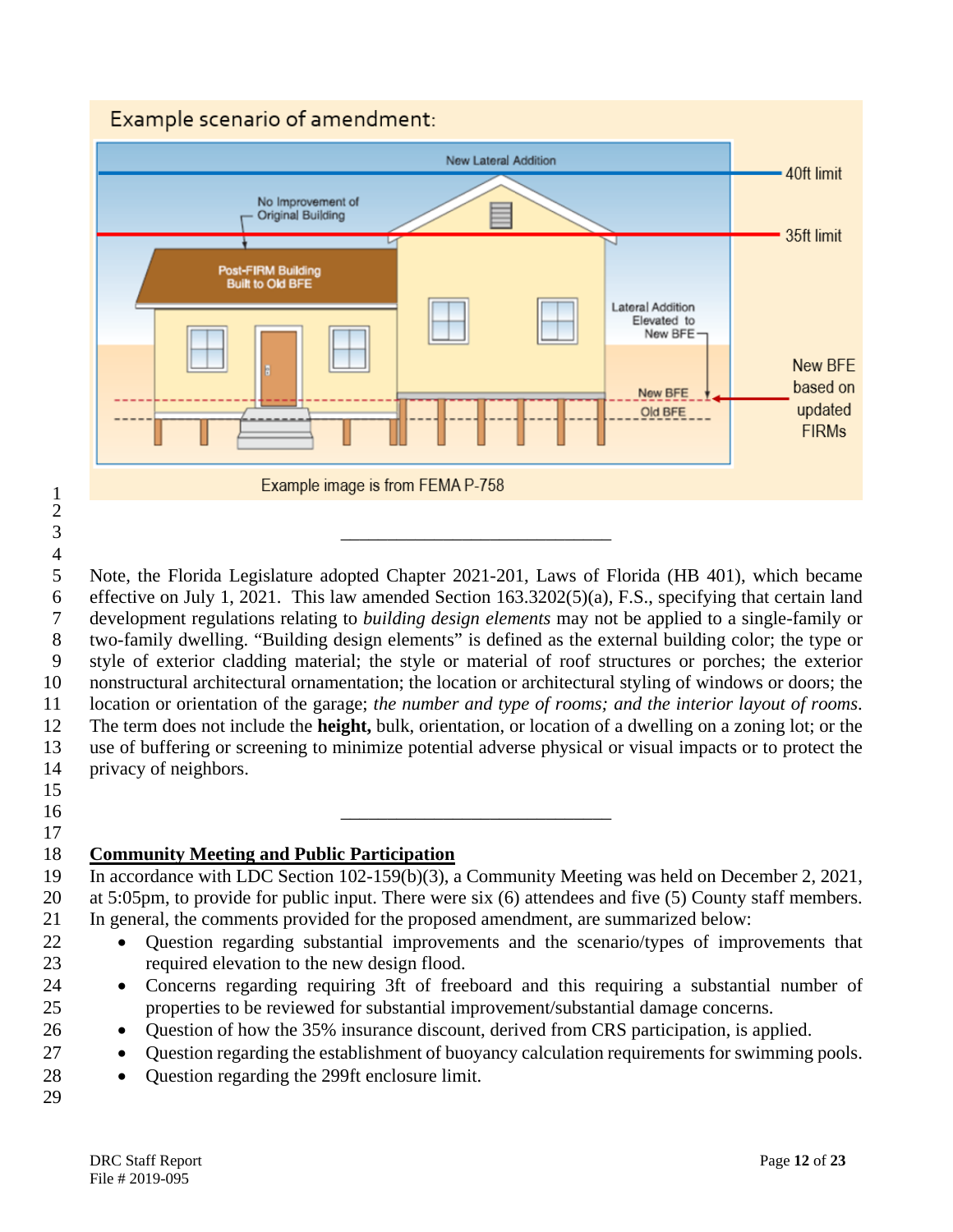| 1<br>2<br>3    | A supplemental Community Meeting was held on January 20, 2022, at 3:00pm, to provide for public<br>input. There were six (6) attendees and five (5) County staff members. In general, the comments provided<br>for the proposed amendment, are summarized below: |
|----------------|------------------------------------------------------------------------------------------------------------------------------------------------------------------------------------------------------------------------------------------------------------------|
| $\overline{4}$ |                                                                                                                                                                                                                                                                  |
| 5              |                                                                                                                                                                                                                                                                  |
| 6              |                                                                                                                                                                                                                                                                  |
| $\tau$         |                                                                                                                                                                                                                                                                  |
| $8\,$          | A second supplemental Community Meeting was held on February 3, 2022, at 5:05pm, to provide for                                                                                                                                                                  |
| 9              | public input. There were six (6) attendees and five (5) County staff members. In general, the comments                                                                                                                                                           |
| 10             | provided for the proposed amendment, are summarized below:                                                                                                                                                                                                       |
| 11             |                                                                                                                                                                                                                                                                  |
| 12             |                                                                                                                                                                                                                                                                  |
| 13             |                                                                                                                                                                                                                                                                  |
| 14             |                                                                                                                                                                                                                                                                  |
| 15<br>16<br>17 | <b>Development Review Committee and Public Input</b><br>The Development Review Committee considered the proposed amendment at a regular meeting on<br>and received public input. In general, the comments provided for the proposed                              |
| 18             | amendment, are summarized below:                                                                                                                                                                                                                                 |
| 19             |                                                                                                                                                                                                                                                                  |
| 20             |                                                                                                                                                                                                                                                                  |
|                |                                                                                                                                                                                                                                                                  |
|                |                                                                                                                                                                                                                                                                  |
|                |                                                                                                                                                                                                                                                                  |
| 23<br>24       | <b>Planning Commission and Public Input</b>                                                                                                                                                                                                                      |
| 25             | The Planning Commission considered the proposed amendment at a regular meeting                                                                                                                                                                                   |
|                | on________________________, provided for public input and recommended ____________________.                                                                                                                                                                      |
|                | <b>Previous County Action</b>                                                                                                                                                                                                                                    |
|                | On September 27, 2017, the Board of County Commissioners adopted Ordinance 016-2017, amending                                                                                                                                                                    |
|                | Monroe County Comprehensive Plan Policy 101.5.30 to include the definition of height; and creating<br>Policies 101.5.32 and 101.5.33 to provide certain exceptions to the height limit in order to protect                                                       |
|                | property from flooding and reduce flood insurance costs by establishing standards when a structure can<br>elevate above FEMA base flood elevation (BFE) and including a maximum height limit (40ft for                                                           |
| 34             | lawfully existing buildings to voluntarily elevate up to three (3) feet above FEMA BFE and 38ft for new                                                                                                                                                          |
|                | (new construction or substantially improved) buildings to voluntarily elevate up to three (3) feet above                                                                                                                                                         |
|                | FEMA BFE).                                                                                                                                                                                                                                                       |
|                |                                                                                                                                                                                                                                                                  |
|                | On September 27, 2017, the Board of County Commissioners adopted Ordinance 017-2017, amending                                                                                                                                                                    |
|                | Monroe County Land Development Code Section 101-1 to create definitions related to flood protection                                                                                                                                                              |
|                | height exceptions; and amending Section 131-2 to provide certain exceptions to the height limit in order                                                                                                                                                         |
|                | to protect property from flooding and reduce flood insurance costs by establishing standards when a                                                                                                                                                              |
|                | structure can elevate above FEMA base flood elevation (BFE) and including a maximum height limit                                                                                                                                                                 |
|                | (40ft for lawfully existing buildings to voluntarily elevate up to three (3) feet above FEMA BFE and                                                                                                                                                             |
|                | 38ft for new (new construction or substantially improved) buildings to voluntarily elevate up to three (3)                                                                                                                                                       |
|                | feet above FEMA BFE).                                                                                                                                                                                                                                            |
|                |                                                                                                                                                                                                                                                                  |
| 47             |                                                                                                                                                                                                                                                                  |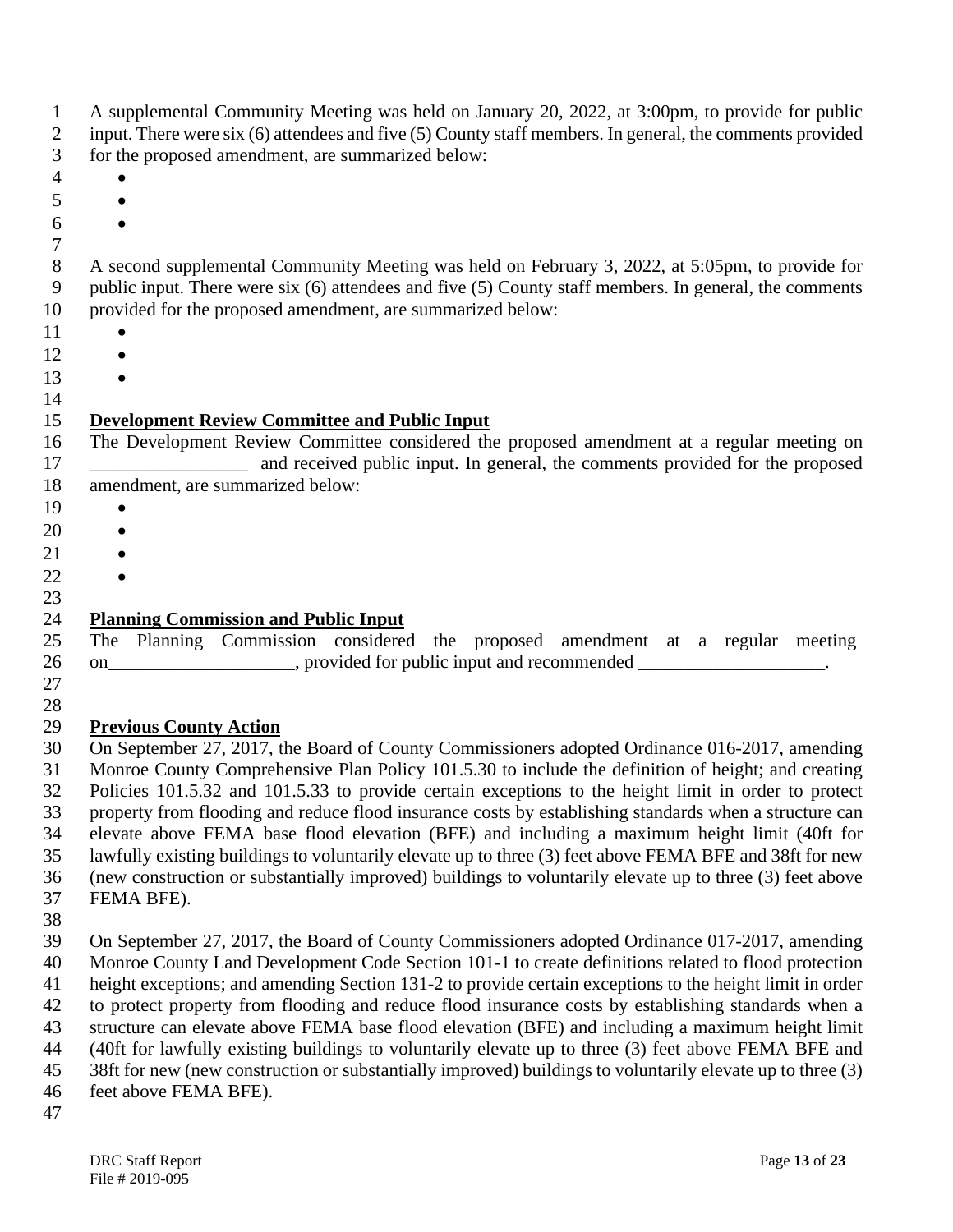$\frac{1}{2}$ 

### **III. PROPOSED COMPREHENSIVE PLAN AMENDMENTS**

4 Proposed Amendments are shown with deletions stricken through and additions are underlined.

#### **Policy 101.5.32**

 Within 1 year of the effective date of this policy, Monroe County shall maintain adopt Land Development Regulations which provide a Flood Protection Height Exception to Policy 101.5.30 to promote public health, safety and general welfare; allow adaptation to coastal flooding, storm surge and other hazards; protect property from flooding and minimize damages; minimize public and private losses due to flooding; minimize future expenditures of public funds for flood control projects and for recovery from flood events; and mitigate rising flood insurance premiums.

 A Flood Protection Height Exception of up to a maximum of five (5) feet above the 35-foot height limit shall be provided to allow lawfully existing buildings to be voluntarily elevated up to three (3) feet above FEMA base flood elevation; and a flood protection height exception of a maximum of three (3) feet above the 35-foot height limit shall be provided to allow new (new construction or substantially improved) buildings to voluntarily elevate up to three (3) feet above FEMA base flood elevation. These exceptions are in order to promote flood protection, minimize flood damage, reduce flood insurance premiums and minimize future expenditures of public funds for recovery from flood events. In no case shall a Flood Protection Height Exception result in a new building exceeding a maximum height of 38 feet or a lawfully existing building exceeding a maximum height of 40 feet. ( Ord. No. 016-2017 , § 1, 9-27-2017) 

- After the adoption and on the effective date of *updated* FEMA Flood Insurance Rate Maps (FIRMs), lawfully established existing residential buildings which do not exceed the 35-foot height limit and new residential buildings (includes substantial improvements) located within the Special Flood Hazard Area shall have a maximum height limit of 40 feet in order to elevate to or maintain the required elevation based on the *Florida Building Code*, as specified in R322.2.1 and R322.3.2 (elevation requirements).
- Additions to lawfully established existing residential buildings within the Special Flood Hazard Area that are substantial improvements shall have a maximum height limit of 40 feet in order to elevate the addition to the *Florida Building Code* required flood elevation.
- Additions to lawfully established existing residential buildings within the Special Flood Hazard Area that are not substantial improvements shall have a maximum height limit of 40 feet, if the addition meets the *Florida Building Code* flood elevation requirements in R322.2.1 and R322.3.2, the remaining lawfully established existing building shall not receive the flood height exception of 40 feet.
- Any portion of the building within the Special Flood Hazard Area that meets the required flood elevation of the updated FEMA FIRMs shall be given a height limit of 40 feet. In no case shall this height limit for flood protection result in a new residential building or a lawfully existing residential building exceeding a maximum height of 40 feet.
- 

- Updated FEMA FIRMs are the maps adopted subsequent to FEMA Flood Insurance study and the accompanying Flood Insurance Rate Maps, dated February 18, 2005.
-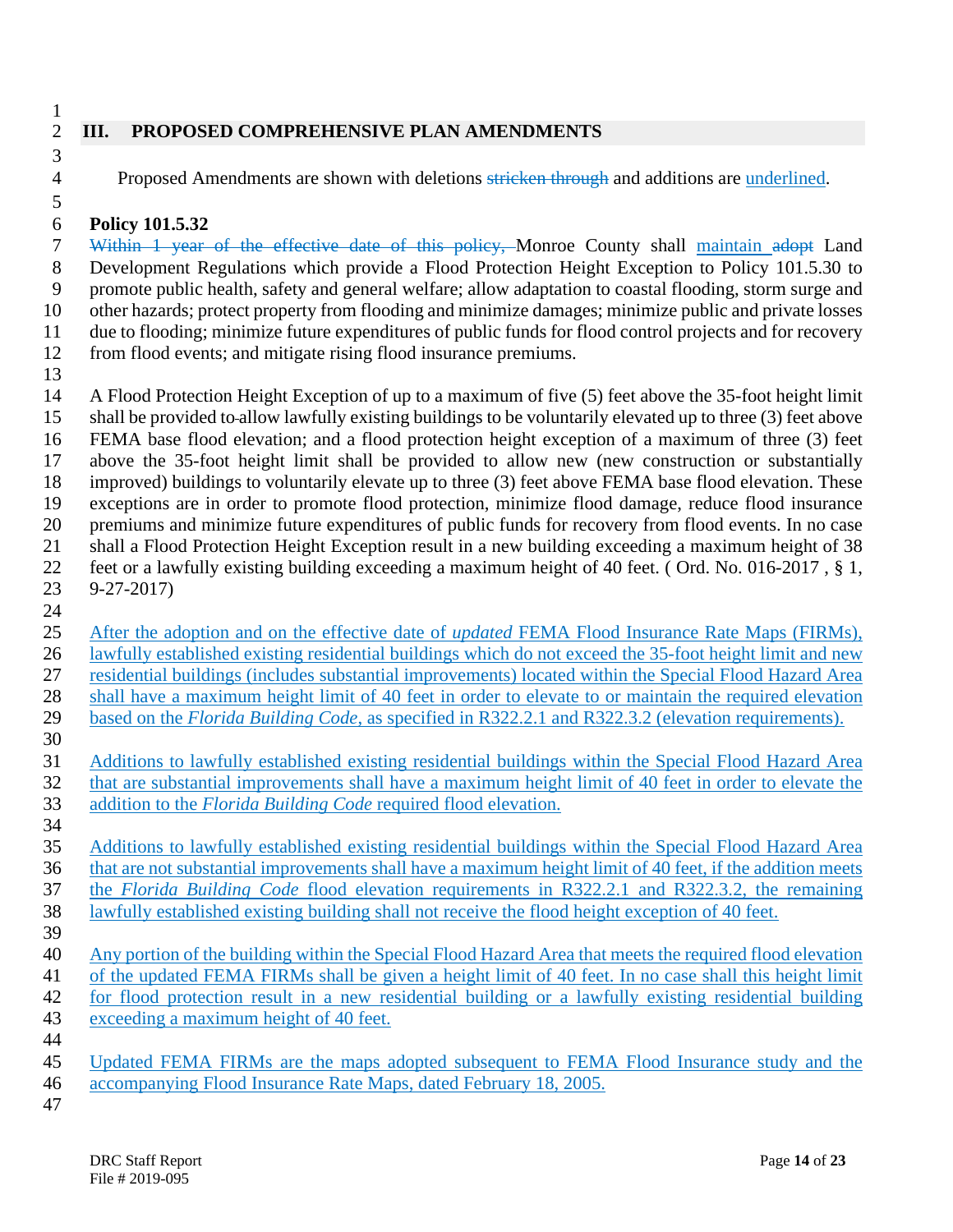# 2 **IV. CONSISTENCY WITH THE MONROE COUNTY COMPREHENSIVE PLAN, THE**  3 **PRINCIPLES FOR GUIDING DEVELOPMENT, AND FLORIDA STATUTES.**

#### 5 **A. The proposed amendment is consistent with the Goals, Objectives and Policies of the Monroe**  6 **County 2030 Comprehensive Plan. Specifically, it furthers:**

8 **GOAL 101:** Monroe County shall manage future growth to enhance the quality of life, ensure the safety of County residents and visitors, and protect valuable natural resources. County residents and visitors, and protect valuable natural resources.

 $\frac{10}{11}$ 11 **Policy 101.5.30:** In order to preserve the existing community character and natural environment, Monroe County shall limit the height of structures including landfills to 35 feet. Height is defined as the vertical 12 County shall limit the height of structures including landfills to 35 feet. Height is defined as the vertical 13 distance between grade and the highest part of any structure, including mechanical equipment, but excluding 14 spires and/or steeples on structures used for institutional and/or public uses only; chimneys; radio and/or 15 television antennas; flagpoles; solar apparatus; utility poles and/or transmission towers; and certain antenna 16 supporting structures with attached antennas and/or collocations. However, in no event shall any of the 17 exclusions enumerated above be construed to permit any habitable or usable space to exceed the applicable<br>18 height limitations, except as specifically permitted in Policies 101.5.31, 101.5.32 and 101.5.33. In the case 18 height limitations, except as specifically permitted in Policies 101.5.31, 101.5.32 and 101.5.33. In the case of airport districts, there shall be no exceptions to the 35-foot height limitation. airport districts, there shall be no exceptions to the 35-foot height limitation. 20

21 **Policy 101.5.32:** Within 1 year of the effective date of this policy, Monroe County shall adopt Land<br>22 Development Regulations which provide a Flood Protection Height Exception to Policy 101.5.30 to promote 22 Development Regulations which provide a Flood Protection Height Exception to Policy 101.5.30 to promote<br>23 uphic health, safety and general welfare: allow adaptation to coastal flooding, storm surge and other hazards: public health, safety and general welfare; allow adaptation to coastal flooding, storm surge and other hazards; 24 protect property from flooding and minimize damages; minimize public and private losses due to flooding;<br>25 minimize future expenditures of public funds for flood control projects and for recovery from flood events; 25 minimize future expenditures of public funds for flood control projects and for recovery from flood events;<br>26 and mitigate rising flood insurance premiums. A Flood Protection Height Exception of up to a maximum of 26 and mitigate rising flood insurance premiums. A Flood Protection Height Exception of up to a maximum of five (5) feet above the 35-foot height limit shall be provided to allow lawfully existing buildings to be 27 five (5) feet above the 35-foot height limit shall be provided to allow lawfully existing buildings to be voluntarily elevated up to three (3) feet above FEMA base flood elevation; and a flood protection height 28 voluntarily elevated up to three (3) feet above FEMA base flood elevation; and a flood protection height exception of a maximum of three (3) feet above the 35-foot height limit shall be provided to allow new (new 29 exception of a maximum of three (3) feet above the 35-foot height limit shall be provided to allow new (new<br>30 construction or substantially improved) buildings to voluntarily elevate up to three (3) feet above FEMA bas 30 construction or substantially improved) buildings to voluntarily elevate up to three (3) feet above FEMA base<br>31 flood elevation. These exceptions are in order to promote flood protection, minimize flood damage, reduce 31 flood elevation. These exceptions are in order to promote flood protection, minimize flood damage, reduce flood insurance premiums and minimize future expenditures of public funds for recovery from flood events. 32 flood insurance premiums and minimize future expenditures of public funds for recovery from flood events.<br>33 In no case shall a Flood Protection Height Exception result in a new building exceeding a maximum height 33 In no case shall a Flood Protection Height Exception result in a new building exceeding a maximum height of 38 feet or a lawfully existing building exceeding a maximum height of 40 feet. 34 of 38 feet or a lawfully existing building exceeding a maximum height of 40 feet. 35

36 **Policy 101.5.33:** Within 1 year of the effective date of this policy, Monroe County shall adopt Land 37 Development Regulations which provide a Flood Protection Height Exception for lawfully established existing buildings which exceed the 35-foot height limit, to promote public health, safety and general welfare; existing buildings which exceed the 35-foot height limit, to promote public health, safety and general welfare; 39 allow adaptation to coastal flooding, storm surge and other hazards; protect property from flooding and 40 minimize damages; minimize public and private losses due to flooding; minimize future expenditures of public funds for flood control projects and for recovery from flood events; and mitigate rising flood insurance 41 public funds for flood control projects and for recovery from flood events; and mitigate rising flood insurance<br>42 premiums. A lawfully established existing building may be repaired, improved, redeveloped and/or elevate 42 premiums. A lawfully established existing building may be repaired, improved, redeveloped and/or elevated 43 to meet required FEMA base flood elevation (BFE) provided the building does not exceed a total maximum 44 building height of 40 feet, and the building is limited to the existing lawfully established intensity, floor area,<br>45 building envelope (floor to floor height), density and type of use. For lawfully established existin building envelope (floor to floor height), density and type of use. For lawfully established existing buildings 46 that are proposed to exceed a total height of 40 feet, a public hearing before the Planning Commission and the 47 Board of County Commissioners shall be required to review and specify the maximum approved height prior<br>48 to issuance of any county permit or development approval. The Planning Commission shall provide a 48 to issuance of any county permit or development approval. The Planning Commission shall provide a<br>49 tecommendation to the BOCC on the maximum height of a building. The BOCC shall adopt a resolution 49 recommendation to the BOCC on the maximum height of a building. The BOCC shall adopt a resolution specifying the maximum approved height. specifying the maximum approved height.

51

1

4

 $\begin{array}{c} 7 \\ 8 \end{array}$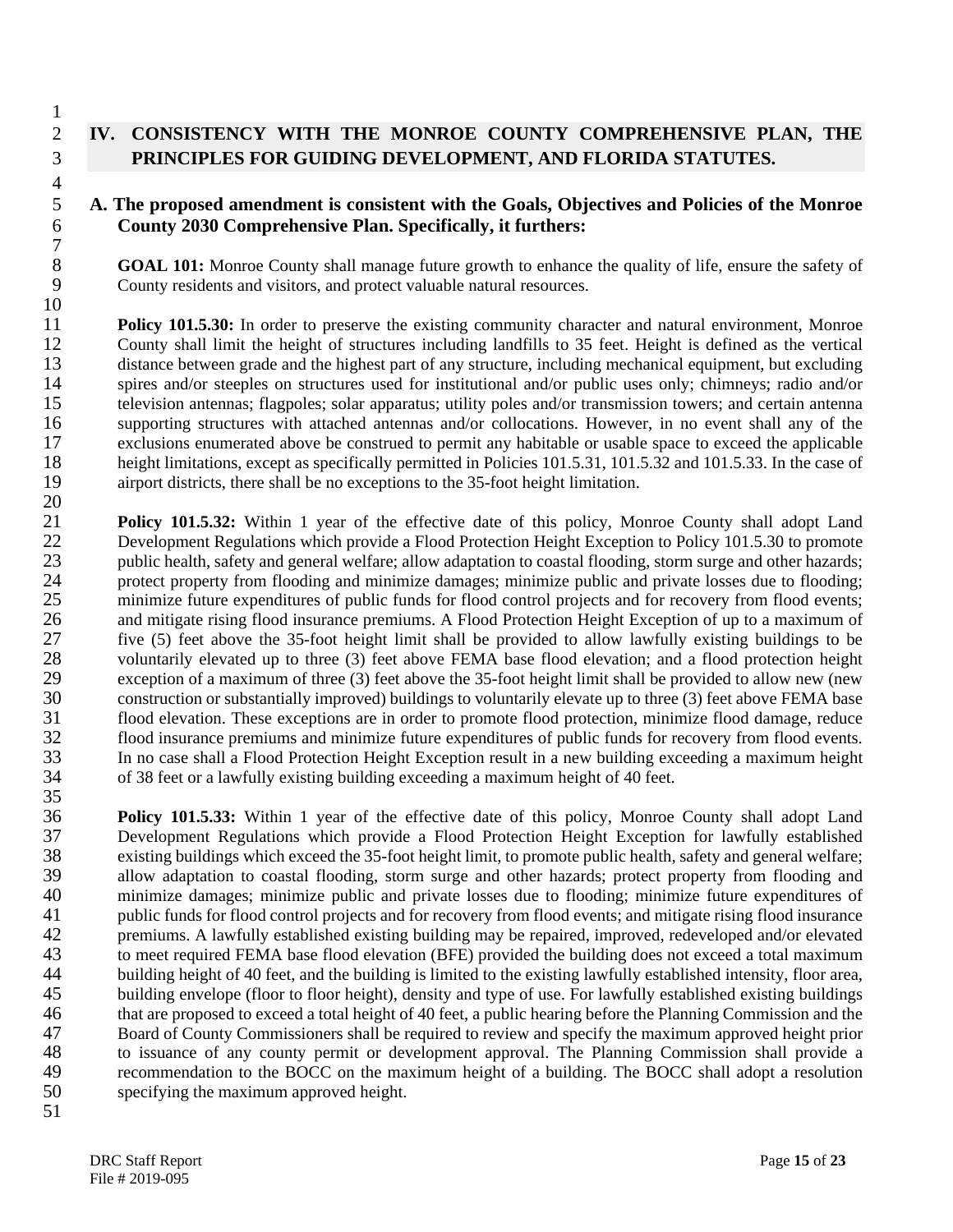**1 Policy 101.9.5:** Existing manufactured homes which are damaged or destroyed so as to require substantial improvement shall be required to meet the most recent HUD standards, and the floodplain management improvement shall be required to meet the most recent HUD standards, and the floodplain management 3 standards set forth by FEMA.

**5 Objective 101.10:** Monroe County shall provide for drainage and stormwater management so as to protect real and personal property and to protect and improve water quality. real and personal property and to protect and improve water quality.

**Policy 101.12.3:** Monroe County shall coordinate the siting of new public facilities with the appropriate local,<br> **9** state and federal agencies to resolve potential regulatory conflicts and ensure compliance with all app 9 state and federal agencies to resolve potential regulatory conflicts and ensure compliance with all applicable 10 state and federal regulations.

12 **Objective 101.14:** Monroe County shall maintain land development regulations which direct future growth away from areas within the Coastal High Hazard Area (CHHA). away from areas within the Coastal High Hazard Area (CHHA).

15 **GOAL 102:** Monroe County shall direct future growth to lands which are most suitable for development and 16 shall encourage conservation and protection of environmentally sensitive lands (wetlands, beach berm and 17 tropical hardwood hammock).

19 **Policy 102.1.1:** The County shall protect submerged lands and wetlands. The open space requirement shall be one hundred (100) percent of the following types of wetlands: 20 be one hundred (100) percent of the following types of wetlands:<br>21 1. submerged lands

- 21 1. submerged lands<br>22 2. mangroves
- 22 2. mangroves<br>23 3. salt ponds
	- 23 3. salt ponds
- 24 4. fresh water wetlands<br>25 5. fresh water ponds
	- 25 5. fresh water ponds
- 26 6. undisturbed salt marsh and buttonwood wetlands

27 Allocated density (dwelling units per acre) shall be assigned to freshwater wetlands and undisturbed salt marsh<br>28 and buttonwood wetlands only for use as transferable development rights (TDRs) away from these habitats. 28 and buttonwood wetlands only for use as transferable development rights (TDRs) away from these habitats.<br>29 Submerged lands, salt ponds, freshwater ponds, and mangroves shall not be assigned any density or intensity. 29 Submerged lands, salt ponds, freshwater ponds, and mangroves shall not be assigned any density or intensity. 30

 **Objective 102.3:** Monroe County shall maintain land development regulations which will direct new development to areas having appropriate topography and soil conditions and to where site disturbance and development to areas having appropriate topography and soil conditions and to where site disturbance and man's activities will have fewer adverse effects on natural vegetation, terrestrial wildlife, natural landforms and marine resources.

 $\frac{35}{36}$ **Objective 102.7:** Monroe County shall take actions to discourage new private development in areas 37 designated as units of the Coastal Barrier Resources System (CBRS).

38<br>39 **39 <b>Objective 105.1:** Monroe County shall continue to implement smart growth initiatives in conjunction with its 40 Livable CommuniKeys and Land Acquisition Programs which promote innovative and flexible development 40 Livable CommuniKeys and Land Acquisition Programs which promote innovative and flexible development<br>41 consesses to preserve the natural environment, maintain and enhance the community character and quality of 41 processes to preserve the natural environment, maintain and enhance the community character and quality of life, redevelop blighted commercial and residential areas, remove barriers to design concepts, reduce sprawl, 42 life, redevelop blighted commercial and residential areas, remove barriers to design concepts, reduce sprawl, and direct future growth to appropriate infill areas. and direct future growth to appropriate infill areas.

44<br>45 **GOAL 202:** The environmental quality of Monroe County's estuaries, nearshore waters (canals, harbors, bays, lakes and tidal streams,) and associated marine resources shall be maintained and, where possible, improved or restored.

48<br>49 49 **Policy 202.4.1:** Monroe County shall support state and federal policies and regulations concerning the permitting of dredge and fill activity, except in those instances where more stringent regulations adopted by 50 permitting of dredge and fill activity, except in those instances where more stringent regulations adopted by<br>51 Monroe County shall be maintained. Monroe County shall be maintained.

52

 $\frac{4}{5}$ 

 $\begin{array}{c} 7 \\ 8 \end{array}$ 

 $\frac{11}{12}$ 

 $\frac{14}{15}$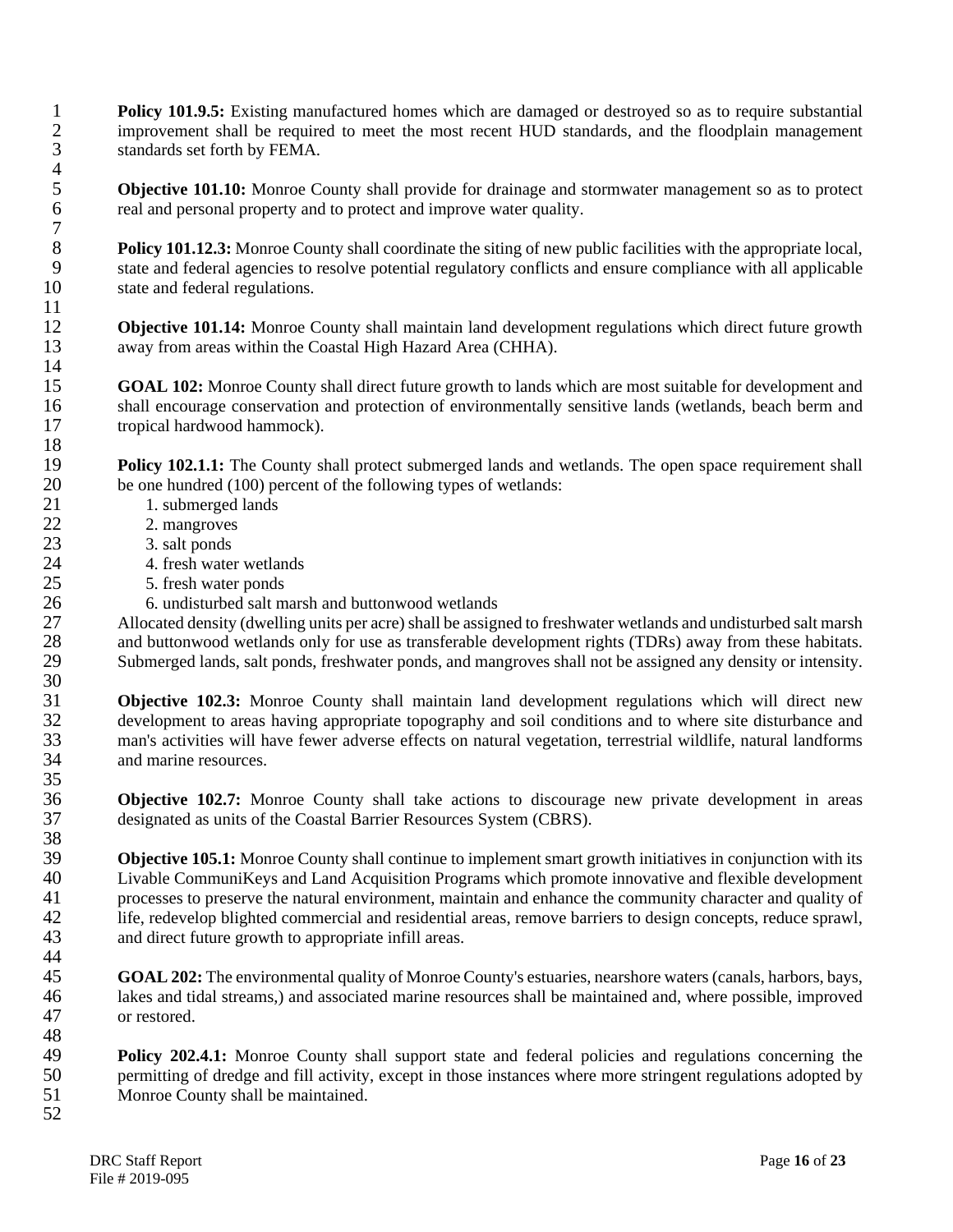1 **GOAL 203:** The health and integrity of living marine resources and marine habitat, including mangroves, seagrasses, coral reefs, other hard bottom communities and fisheries, shall be protected and, where possible. seagrasses, coral reefs, other hard bottom communities and fisheries, shall be protected and, where possible, 3 restored and enhanced.

**5 Objective 203.1:** Monroe County shall protect its mangrove wetlands by continuing to implement regulations which will further reduce disturbances to mangroves and which will mitigate the direct and indirect impacts 6 which will further reduce disturbances to mangroves and which will mitigate the direct and indirect impacts of development upon mangroves.

9 **GOAL 204:** The health and integrity of Monroe County's marine and freshwater wetlands shall be protected 10 and, where possible, restored and enhanced.

**Policy 204.2.2:** To protect submerged lands and wetlands, the open space requirement shall be 100 percent of the following types of wetlands: the following types of wetlands:

- 14 1. submerged lands;<br>15 2. mangroves:
	- 2. mangroves;
- 16 3. salt ponds;
- 17 4. fresh water wetlands;<br>18 5. fresh water ponds; and
	- 5. fresh water ponds; and
- 19 6. undisturbed salt marsh and buttonwood wetlands.<br>20 Allocated density (dwelling units per acre) shall be assign

20 Allocated density (dwelling units per acre) shall be assigned to freshwater wetlands and undisturbed salt marsh<br>21 and buttonwood wetland only for use as transferable development rights away from these habitats. Submerg 21 and buttonwood wetland only for use as transferable development rights away from these habitats. Submerged<br>22 lands, salt ponds, freshwater ponds and mangroves shall not be assigned any density or intensity. Within one 22 lands, salt ponds, freshwater ponds and mangroves shall not be assigned any density or intensity. Within one<br>23 (1) year after the adoption of the 2030 Comprehensive Plan, the County shall revise the LDC to include a 23 (1) year after the adoption of the 2030 Comprehensive Plan, the County shall revise the LDC to include a 24 prohibition of development in salt ponds.

26 **GOAL 205:** The health and integrity of Monroe County's native upland vegetation shall be protected and, 27 where possible, enhanced.

29 **GOAL 206:** Monroe County shall protect and conserve existing wildlife and wildlife habitats.

**206.1.4:** Monroe County shall implement a "Permit Referral Process" for review of all development that occurs within areas designated as "Species Focus Areas (SFAs)" or "Species Buffer Areas (SBAs)". The 32 that occurs within areas designated as "Species Focus Areas (SFAs)" or "Species Buffer Areas (SBAs)". The<br>33 SFAs or SBAs are areas identified by the U.S. Fish and Wildlife Service (USFWS) which contain potentially SFAs or SBAs are areas identified by the U.S. Fish and Wildlife Service (USFWS) which contain potentially 34 suitable habitat for nine federally protected species including: Eastern Indigo Snake, Key Deer, Key Largo<br>35 Cotton Mouse, Key Largo Woodrat, Key Tree-Cactus, Lower Keys Marsh Rabbit, Schaus Swallowtail 35 Cotton Mouse, Key Largo Woodrat, Key Tree-Cactus, Lower Keys Marsh Rabbit, Schaus Swallowtail Butterfly, Silver Rice Rat, and Stock Island Tree Snail.

 $\frac{37}{38}$ 38 Monroe County shall work cooperatively with USFWS and the Federal Emergency Management Agency<br>39 (FEMA) to review permit applications for compliance with the Federal Endangered Species Act through the 39 (FEMA) to review permit applications for compliance with the Federal Endangered Species Act through the 40 "Permit Referral Process" within the floodplain regulations. The purpose of the "Permit Referral Process" is 40 "Permit Referral Process" within the floodplain regulations. The purpose of the "Permit Referral Process" is<br>41 to implement regulations that will assure, consistent with the 10th Amendment to the U.S. Constitution, sta 41 to implement regulations that will assure, consistent with the 10th Amendment to the U.S. Constitution, state<br>42 and county regulations, proper record retention, coordination, and notification of FEMA and USFWS 42 and county regulations, proper record retention, coordination, and notification of FEMA and USFWS regarding permit applications filed with or issued by Monroe County. regarding permit applications filed with or issued by Monroe County.

44<br>45

 $\frac{4}{5}$ 

8

 $\frac{11}{12}$ 

25

28

30

**Policy 206.1.5:** Monroe County shall work cooperatively with USFWS in requiring any development permit 46 application within Critical Habitat or designated potentially suitable habitat for federally listed threatened and 47 endangered species that are not included in the USFWS April 30, 2010 Biological Opinion, and/or are not 48 included in the species addressed under the "Permit Referral Process" in Policy 206.1.4 above, to consult 49 directly with USFWS and provide authorization from USFWS to Monroe County before commencement of development. development.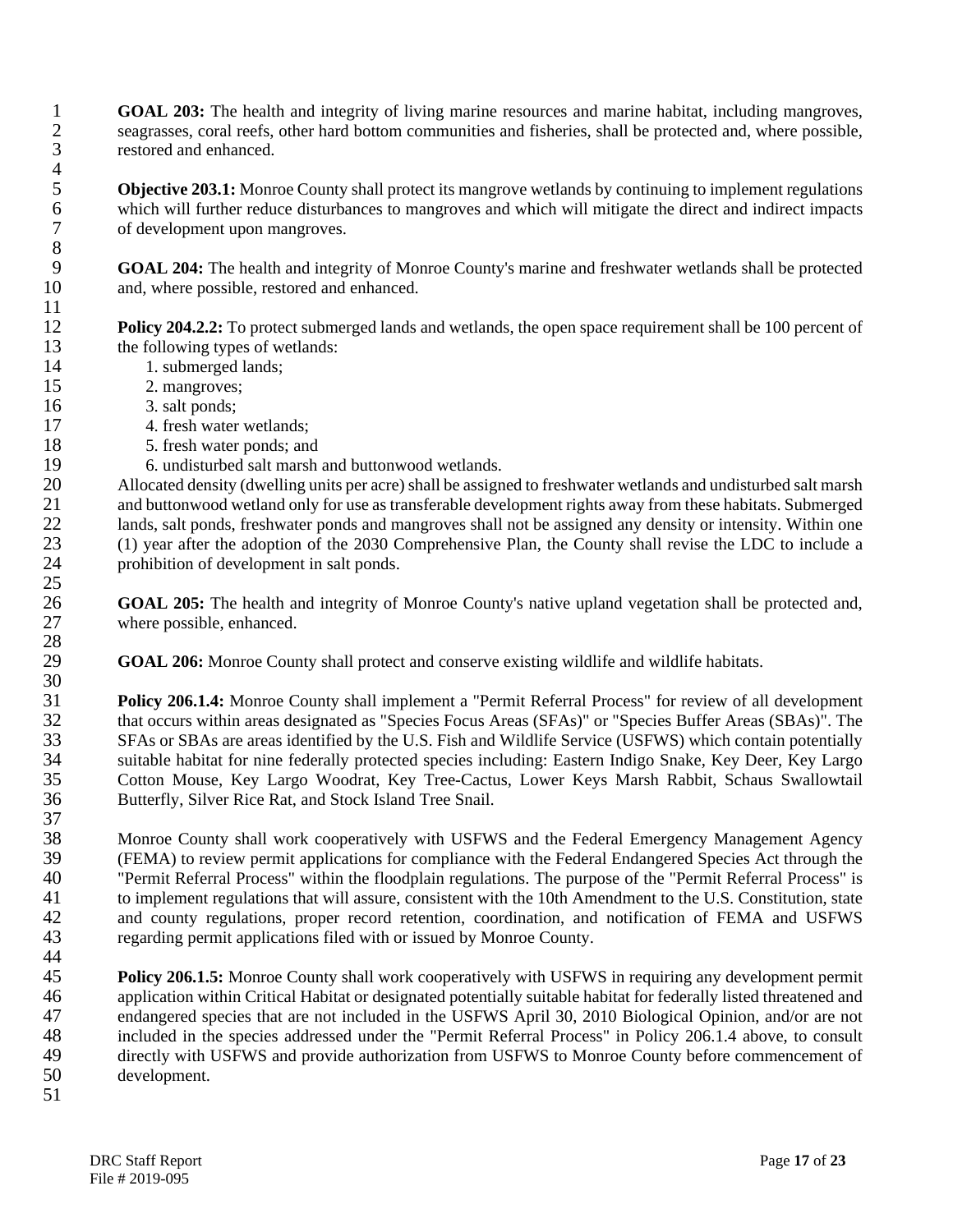1 **Objective 206.2:** Monroe County shall provide guidance to private landowners to reduce disturbances to wildlife species designated by the FWS as threatened or endangered. wildlife species designated by the FWS as threatened or endangered.

4 **GOAL 208:** Monroe County shall discourage private land uses on its mainland, offshore islands and undeveloped coastal barriers, and shall protect existing conservation lands from adverse impacts associated 5 undeveloped coastal barriers, and shall protect existing conservation lands from adverse impacts associated<br>6 with private land uses on adioining lands. with private land uses on adjoining lands.

8 **GOAL 210:** The health and integrity of Monroe County's beach/berm resources shall be protected and, when possible, restored and enhanced. possible, restored and enhanced.

11 **Objective 212.5:** Monroe County shall maintain land development regulations pertaining to shoreline stabilization. stabilization.

14 **GOAL 216:** Monroe County shall maintain a program of hazard mitigation and post-disaster redevelopment to increase public safety and reduce damages and public expenditures. to increase public safety and reduce damages and public expenditures.

17 **Objective 216.1:** Monroe County shall maintain a program of hazard mitigation in the Coastal High Hazard Area (CHHA) which reduces floodplain alteration and damage or loss due to natural disasters. Area (CHHA) which reduces floodplain alteration and damage or loss due to natural disasters.

 $\frac{19}{20}$ 20 **Policy 216.1.4:** Monroe County shall continue its policy of reviewing the current Building Code and, as appropriate, adopting structural standards and site alteration restrictions that meet or exceed the minimum 21 appropriate, adopting structural standards and site alteration restrictions that meet or exceed the minimum<br>22 FEMA requirements. The Building Code shall be reviewed and revised at least every five vears. The 22 FEMA requirements. The Building Code shall be reviewed and revised at least every five years. The recommendations of the applicable interagency hazard mitigation report shall be considered in revisions to 23 recommendations of the applicable interagency hazard mitigation report shall be considered in revisions to 24 the Code.

 $\frac{25}{26}$ 26 **Policy 216.1.5:** Monroe County shall continue to participate in the National Flood Insurance Program(NFIP)<br>27 Community Rating System (CRS) to the maximum extent possible and shall seek to improve its current CRS 27 Community Rating System (CRS) to the maximum extent possible and shall seek to improve its current CRS<br>28 Class rating. Class rating.

29<br>30 **Policy 216.1.6:** Monroe County shall continue to enforce federal, state and local setback and elevation 31 requirements to promote the protection and safety of life and property. Revisions to the existing setback<br>32 requirements contained in the land development regulations shall be considered as a means of reducing 32 requirements contained in the land development regulations shall be considered as a means of reducing property damage caused by storms. property damage caused by storms.

**Policy 216.1.7:** Monroe County shall consider floodplain management and CHHA issues in making public acquisition decisions. acquisition decisions.

**Policy 216.1.8:** Monroe County shall require that, to the greatest extent practicable, development activity, such as land clearing, grading and filling will not disturb natural drainage patterns. such as land clearing, grading and filling will not disturb natural drainage patterns.

 $\begin{array}{c} 40 \\ 41 \end{array}$ 41 **Policy 216.2.2:** Monroe County shall maintain a Post-Disaster Redevelopment Plan which specifies procedures for implementing programs for immediate repair, replacement, and cleanup, and long-term 42 procedures for implementing programs for immediate repair, replacement, and cleanup, and long-term<br>43 rebuilding and redevelopment. The plan shall also include procedures for the identification of damaged 43 rebuilding and redevelopment. The plan shall also include procedures for the identification of damaged<br>44 infrastructure and consideration of alternatives to its repair or replacement in the CHHA. infrastructure and consideration of alternatives to its repair or replacement in the CHHA. 45

46 **Policy 216.2.3:** The Post-Disaster Redevelopment Plan shall identify areas particularly susceptible to damage 47 within the CHHA such as the FEMA designated V-zones and repetitive loss areas as defined by FEMA and shall specify procedures for relocating or replacing public infrastructure away from them, where feasible. shall specify procedures for relocating or replacing public infrastructure away from them, where feasible.

49<br>50 50 **Policy 216.2.4:** Monroe County shall update the Post-Disaster Redevelopment Plan and coordinate with<br>51 Emergency Management to include in the Local Mitigation Strategy considerations for repetitive loss and Emergency Management to include in the Local Mitigation Strategy considerations for repetitive loss and

3

 $\begin{array}{c} 7 \\ 8 \end{array}$ 

 $\begin{array}{c} 10 \\ 11 \end{array}$ 

13

16

34<br>35

 $\frac{37}{38}$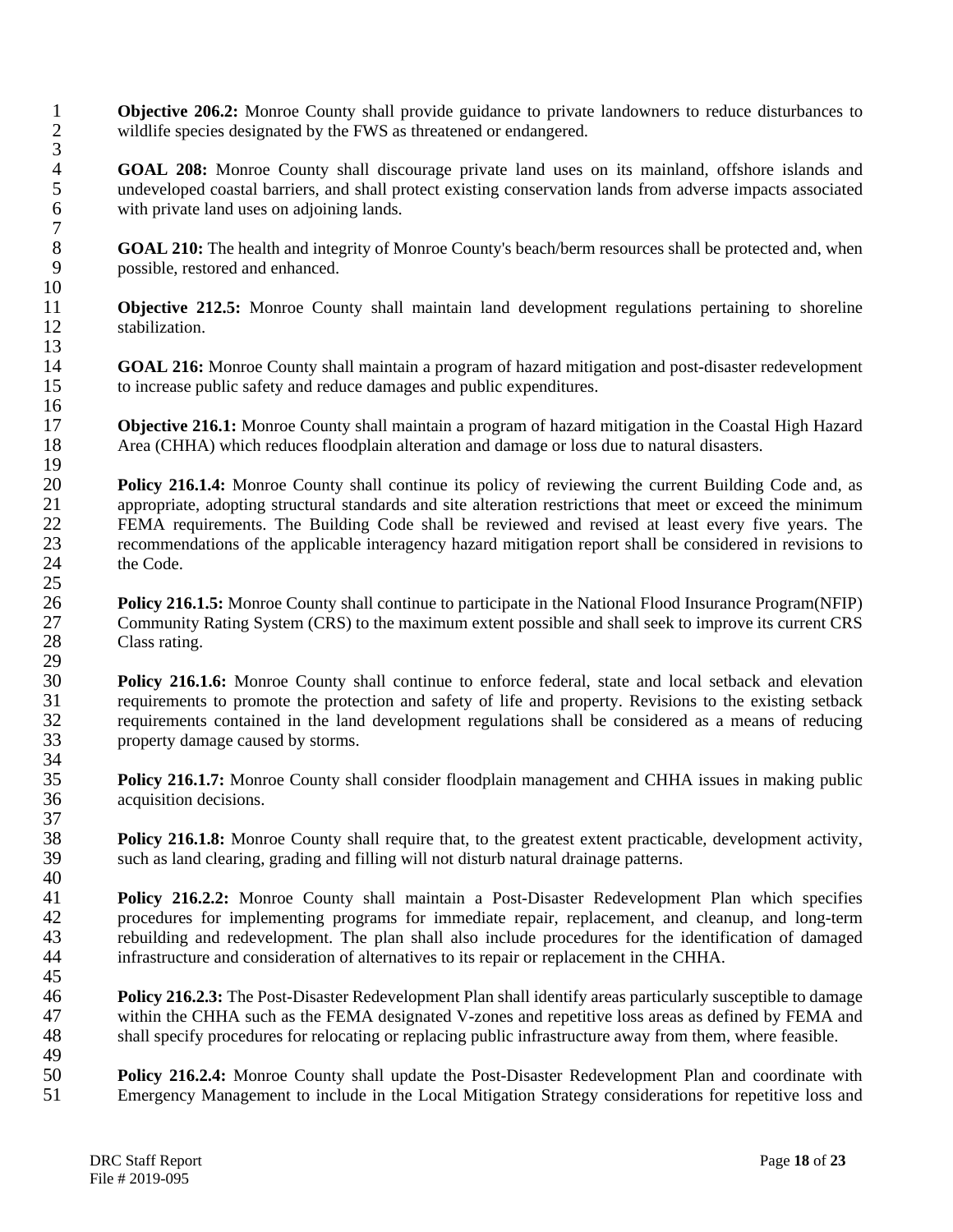1 severe repetitive loss structures and limits to redevelopment in areas within the CHHA particularly susceptible<br>2 to repeated damage. to repeated damage.

4 **Objective 216.3:** Monroe County shall maintain land development regulations which directs future growth away from the Coastal High Hazard Area (CHHA). away from the Coastal High Hazard Area (CHHA).

**Objective 601.3:** Monroe County shall continue implementation efforts to eliminate substandard housing and to preserve, conserve and enhance the existing housing stock, including historic structures and sites. to preserve, conserve and enhance the existing housing stock, including historic structures and sites.

 $\frac{9}{10}$ 10 **Policy 601.3.1:** Monroe County shall coordinate with other County agencies to monitor housing conditions.<br>11 Standards for evaluation of the structural condition of the housing stock are summarized below: 11 Standards for evaluation of the structural condition of the housing stock are summarized below:<br>12 Sound: Most housing units in this category are in good condition and have no visible defec

- 12 Sound: Most housing units in this category are in good condition and have no visible defects. However,<br>13 some structures with slight defects are also included. some structures with slight defects are also included.
- 14 Deteriorating: A housing unit in this category needs more repair than would be provided in the course of regular maintenance, such as repainting. A housing unit is classified as deteriorating when its deficiencies 15 regular maintenance, such as repainting. A housing unit is classified as deteriorating when its deficiencies 16 indicate a lack of proper upkeep.
- 17 Dilapidated (Substandard): A housing unit in this category indicates that the unit can no longer provide<br>18 safe and adequate shelter or is of inadequate original construction including being constructed below the safe and adequate shelter or is of inadequate original construction including being constructed below the 19 minimum required elevation by FEMA or the County's Floodplain Regulations.  $\frac{20}{21}$

21 **Policy 601.3.2:** The County Code Compliance Office and Building Department will enforce building code regulations and County ordinances governing the structural condition of the housing stock, to ensure the 22 regulations and County ordinances governing the structural condition of the housing stock, to ensure the provision of safe, decent and sanitary housing and stabilization of residential neighborhoods. provision of safe, decent and sanitary housing and stabilization of residential neighborhoods.

 $\frac{24}{25}$ 25 **GOAL 1501:** Monroe County shall coordinate with the municipalities of Key West, Key Colony Beach, Islamorada, Layton and Marathon; regional, State, and federal government agencies, nongovernmental 26 Islamorada, Layton and Marathon; regional, State, and federal government agencies, nongovernmental<br>27 organizations and private organizations to exchange data and develop coordinated strategies to address energy 27 organizations and private organizations to exchange data and develop coordinated strategies to address energy<br>28 conservation and impacts from climate change. conservation and impacts from climate change.

29<br>30 **Objective 1501.1:** Monroe County shall coordinate and collaborate with municipalities and other public and 31 private entities to address energy conservation strategies and unique climate change impacts, including adaptation and mitigation strategies. adaptation and mitigation strategies. 33

**Policy 1501.1.4:** Monroe County shall seek the support of agencies, such as the National Oceanic and Atmospheric Administration (NOAA), U.S. Geological Survey (USGS), Federal Emergency Management 35 Atmospheric Administration (NOAA), U.S. Geological Survey (USGS), Federal Emergency Management<br>36 Agency (FEMA), the U.S. Department of Interior, the U.S. Army Corps of Engineers (ACOE), as well as Agency (FEMA), the U.S. Department of Interior, the U.S. Army Corps of Engineers (ACOE), as well as 37 universities and not-for-profit organizations to coordinate support for updating, exchanging and analyzing data regarding potential changes in climate change vulnerability. data regarding potential changes in climate change vulnerability.

39 40 **Objective 1502.1:** In conjunction with future updates to the 2030 Comprehensive Plan and land development regulations, the County shall update the data and assumptions related to climate change impacts to 41 regulations, the County shall update the data and assumptions related to climate change impacts to infrastructure based on the latest scientific predictions and observed (monitored) impacts. Monroe County 42 infrastructure based on the latest scientific predictions and observed(monitored) impacts. Monroe County<br>43 shall also consider climate change impacts such as increased temperatures, sea level rise, potentially shifting 43 shall also consider climate change impacts such as increased temperatures, sea level rise, potentially shifting<br>44 habitat and ecosystem types and the need to withstand increased storm surge in evaluating public infrast 44 habitat and ecosystem types and the need to withstand increased storm surge in evaluating public infrastructure decisions. 46

47 **Policy 1503.1.4:** Monroe County shall review the most updated FEMA maps within one (1) year of their 48 release and evaluate floor elevation requirements, as necessary, for all new construction in vulnerable areas.

49<br>50 **50 Policy 1503.4.1:** Within five (5) years after the adoption of the 2030 Comprehensive Plan, Monroe County shall review its post-disaster redevelopment plan and land development regulations to include, as appropriate. 51 shall review its post-disaster redevelopment plan and land development regulations to include, as appropriate,<br>52 consideration of climate change impacts, repetitive loss structures and shoreline stabilization needs. consideration of climate change impacts, repetitive loss structures and shoreline stabilization needs.

3

 $\frac{6}{7}$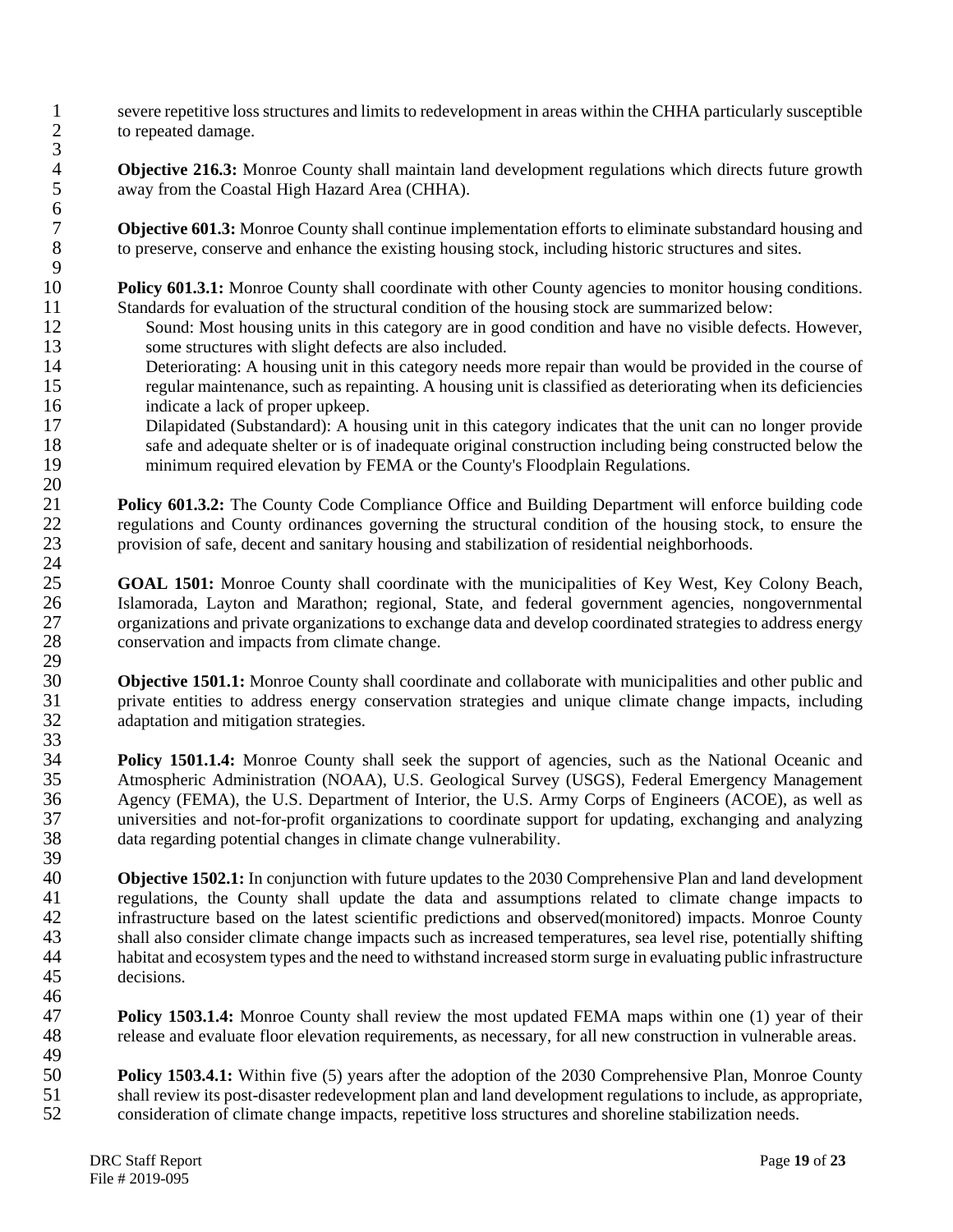**Objective 1504.1:** Within five (5) years after the adoption of the 2030 Comprehensive Plan, the County shall 3 revise its land acquisition and preservation policies to consider the climate change-related values of natural 4 areas for sequestering carbon and providing climate adaptation and mitigation benefits such as the resource's<br>5 strategic capacity to absorb floodwaters and address coastal ecosystem migration. 5 strategic capacity to absorb floodwaters and address coastal ecosystem migration.

#### 7 **B. The amendment is consistent with the Principles for Guiding Development for the Florida Keys Area,**  8 **Section 380.0552(7), Florida Statutes.**

10 For the purposes of reviewing consistency of the adopted plan or any amendments to that plan with the 11 principles for guiding development and any amendments to the principles, the principles shall be construed 12 as a whole and no specific provision shall be construed or applied in isolation from the other provisions.

- 14 (a) Strengthening local government capabilities for managing land use and development so that local 15 government is able to achieve these objectives without continuing the area of critical state concern 16 designation.<br>17 (b) Protecting sl
- 17 (b) Protecting shoreline and benthic resources, including mangroves, coral reef formations, seagrass beds, wetlands, fish and wildlife, and their habitat. 18 wetlands, fish and wildlife, and their habitat.<br>19 (c) Protecting upland resources, tropical biology
- 19 (c) Protecting upland resources, tropical biological communities, freshwater wetlands, native tropical 20 vegetation (for example, hardwood hammocks and pinelands), dune ridges and beaches, wildlife, and 21 their habitat.
- 22 (d) Ensuring the maximum well-being of the Florida Keys and its citizens through sound economic development. 23 development.<br>24 (e) Limiting the a
- 24 (e) Limiting the adverse impacts of development on the quality of water throughout the Florida Keys.<br>25 (f) Enhancing natural scenic resources, promoting the aesthetic benefits of the natural environment
- 25 (f) Enhancing natural scenic resources, promoting the aesthetic benefits of the natural environment, and ensuring that development is compatible with the unique historic character of the Florida Kevs. 26 ensuring that development is compatible with the unique historic character of the Florida Keys.<br>27 (g) Protecting the historical heritage of the Florida Keys.
	- $(g)$  Protecting the historical heritage of the Florida Keys.
- 28 (h) Protecting the value, efficiency, cost-effectiveness, and amortized life of existing and proposed major public investments, including: public investments, including:
- 31 1. The Florida Keys Aqueduct and water supply facilities;
- 32 2. Sewage collection, treatment, and disposal facilities;<br>33 3. Solid waste treatment, collection, and disposal facilit
	- 33 3. Solid waste treatment, collection, and disposal facilities;
- 34 4. Key West Naval Air Station and other military facilities;
- 35 5. Transportation facilities;<br>36 6. Federal parks, wildlife re
- 36 6. Federal parks, wildlife refuges, and marine sanctuaries;<br>37 3. State parks, recreation facilities, aquatic preserves, and of
	- 37 7. State parks, recreation facilities, aquatic preserves, and other publicly owned properties;
- 38 8. City electric service and the Florida Keys Electric Co-op; and 39 9. Other utilities, as appropriate.
	- 9. Other utilities, as appropriate.
- 41 (i) Protecting and improving water quality by providing for the construction, operation, maintenance, and 42 replacement of stormwater management facilities; central sewage collection; treatment and disposal 43 facilities; and the installation and proper operation and maintenance of onsite sewage treatment and 44 disposal systems.
- 45 (j) Ensuring the improvement of nearshore water quality by requiring the construction and operation of 46 wastewater management facilities that meet the requirements of ss. 381.0065(4)(1) and 403.086(10), as<br>47 applicable, and by directing growth to areas served by central wastewater treatment facilities through 47 applicable, and by directing growth to areas served by central wastewater treatment facilities through permit allocation systems. 48 permit allocation systems.<br>49 (k) Limiting the adverse impact
- 49 (k) Limiting the adverse impacts of public investments on the environmental resources of the Florida Keys.<br>50 (l) Making available adequate affordable housing for all sectors of the population of the Florida Keys.
- 50 (l) Making available adequate affordable housing for all sectors of the population of the Florida Keys.<br>51 (m) Providing adequate alternatives for the protection of public safety and welfare in the event of a natu
- 51 (m) Providing adequate alternatives for the protection of public safety and welfare in the event of a natural or 52 manmade disaster and for a postdisaster reconstruction plan.

 $\frac{1}{2}$ 

 $\frac{6}{7}$ 

 $\frac{9}{10}$ 

13

30

 $\frac{40}{41}$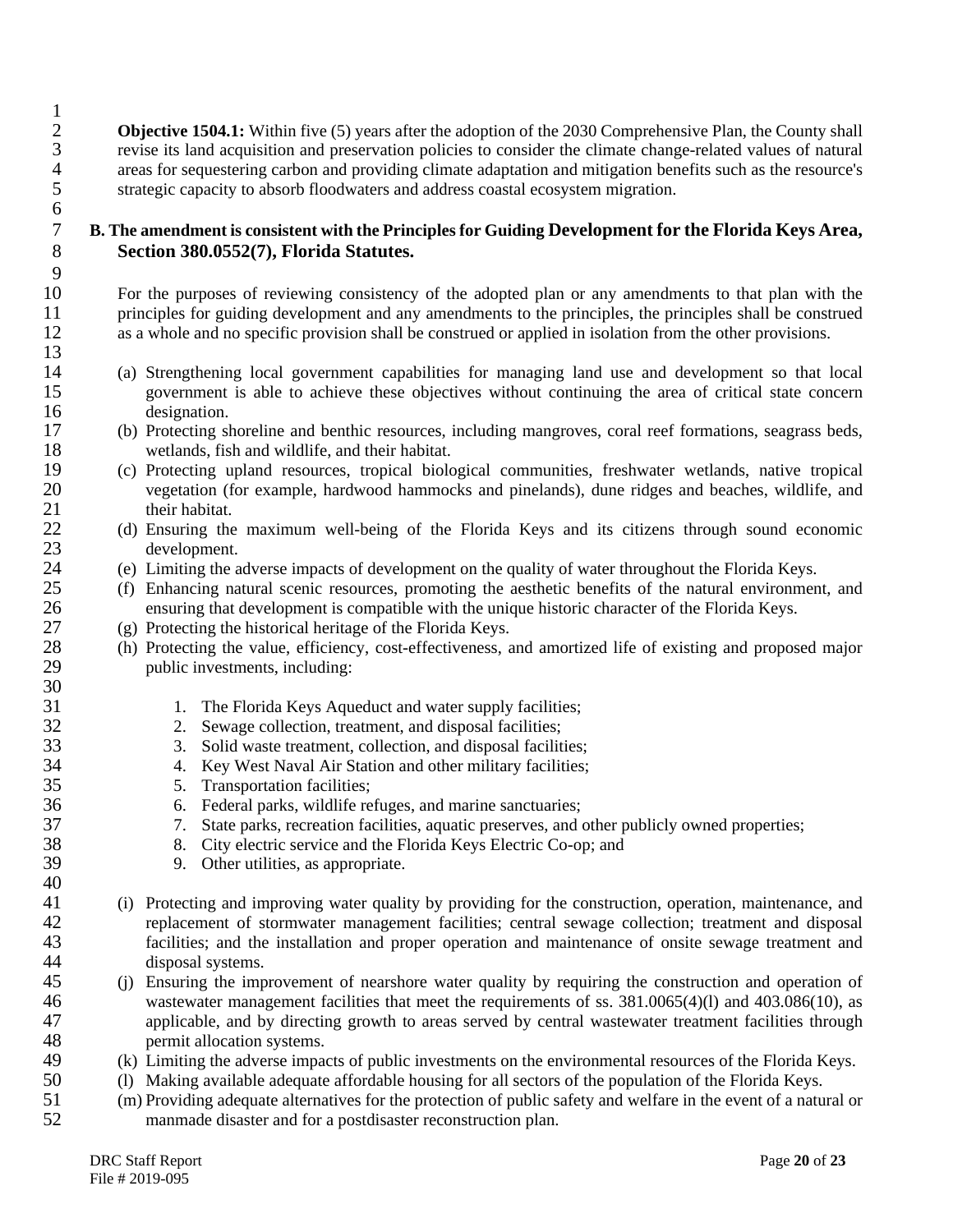- 1 (n) Protecting the public health, safety, and welfare of the citizens of the Florida Keys and maintaining the 2 Florida Keys as a unique Florida resource.
- 4 Pursuant to Section 380.0552(7) Florida Statutes, the proposed amendment is not inconsistent with the<br>5 Principles for Guiding Development as a whole and is not inconsistent with any Principle. 5 Principles for Guiding Development as a whole and is not inconsistent with any Principle.

#### 7 **C. The proposed amendment is consistent with the Part II of Chapter 163, Florida Statute (F.S.).**  8 **Specifically, the amendment furthers:**

- 10 163.3161(4), F.S. It is the intent of this act that local governments have the ability to preserve and enhance 11 present advantages; encourage the most appropriate use of land, water, and resources, consistent with the public interest; overcome present handicaps; and deal effectively with future problems that may result 12 public interest; overcome present handicaps; and deal effectively with future problems that may result from the use and development of land within their iurisdictions. Through the process of comprehensive 13 from the use and development of land within their jurisdictions. Through the process of comprehensive planning, it is intended that units of local government can preserve, promote, protect, and improve the 14 planning, it is intended that units of local government can preserve, promote, protect, and improve the public health, safety, comfort, good order, appearance, convenience, law enforcement and fire prevention, public health, safety, comfort, good order, appearance, convenience, law enforcement and fire prevention, 16 and general welfare; facilitate the adequate and efficient provision of transportation, water, sewerage, 17 schools, parks, recreational facilities, housing, and other requirements and services; and conserve, 18 develop, utilize, and protect natural resources within their jurisdictions.
- 20 163.3161(6), F.S. It is the intent of this act that adopted comprehensive plans shall have the legal status set 21 out in this act and that no public or private development shall be permitted except in conformity with<br>22 comprehensive plans, or elements or portions thereof, prepared and adopted in conformity with this act. comprehensive plans, or elements or portions thereof, prepared and adopted in conformity with this act.
- 24 163.3164(14), F.S. "Development" has the same meaning as in s. 380.04.
- 26 163.3177(1), F.S. The comprehensive plan shall provide the principles, guidelines, standards, and strategies 27 for the orderly and balanced future economic, social, physical, environmental, and fiscal development of 28 the area that reflects community commitments to implement the plan and its elements. These principles<br>29 and strategies shall guide future decisions in a consistent manner and shall contain programs and activities 29 and strategies shall guide future decisions in a consistent manner and shall contain programs and activities<br>30 to ensure comprehensive plans are implemented. The sections of the comprehensive plan containing the to ensure comprehensive plans are implemented. The sections of the comprehensive plan containing the 31 principles and strategies, generally provided as goals, objectives, and policies, shall describe how the local government's programs, activities, and land development regulations will be initiated, modified, or 32 government's programs, activities, and land development regulations will be initiated, modified, or continued to implement the comprehensive plan in a consistent manner. It is not the intent of this part to 33 continued to implement the comprehensive plan in a consistent manner. It is not the intent of this part to 34 require the inclusion of implementing regulations in the comprehensive plan but rather to require<br>35 identification of those programs, activities, and land development regulations that will be part of the 35 identification of those programs, activities, and land development regulations that will be part of the strategy for implementing the comprehensive plan and the principles that describe how the programs. 36 strategy for implementing the comprehensive plan and the principles that describe how the programs,<br>37 activities, and land development regulations will be carried out. The plan shall establish meaningful and 37 activities, and land development regulations will be carried out. The plan shall establish meaningful and predictable standards for the use and development of land and provide meaningful guidelines for the 38 predictable standards for the use and development of land and provide meaningful guidelines for the content of more detailed land development and use regulations. 39 content of more detailed land development and use regulations. 40
- 41 163.3177(6)(d), F.S. –A conservation element for the conservation, use, and protection of natural resources<br>42 in the area, include ng air, water, water recharge areas, wetlands, waterwells, estuarine marshes, soils, 42 in the area, include ng air, water, water recharge areas, wetlands, waterwells, estuarine marshes, soils, beaches, shores, flood plains, rivers, bays, lakes, harbors, forests, fisheries and wildlife, marine habitat, 43 beaches, shores, flood plains, rivers, bays, lakes, harbors, forests, fisheries and wildlife, marine habitat, minerals, and other natural and environmental resources, including factors that affect energy conservation. minerals, and other natural and environmental resources, including factors that affect energy conservation.
- 46 163.3178(2)(a), F.S. A land use and inventory map of existing coastal uses, wildlife habitat, wetland and 47 other vegetative communities, undeveloped areas, areas subject to coastal flooding, public access routes 48 to beach and shore resources, historic preservation areas, and other areas of special concern to local 49 government.
- $\frac{50}{51}$ 51 163.3178(2)(f), F.S. – A redevelopment component that outlines the principles that must be used to eliminate<br>52 inappropriate and unsafe development in the coastal areas when opportunities arise. The component must: inappropriate and unsafe development in the coastal areas when opportunities arise. The component must:

3

 $\frac{6}{7}$ 

 $\frac{9}{10}$ 

 $\frac{19}{20}$ 

23

25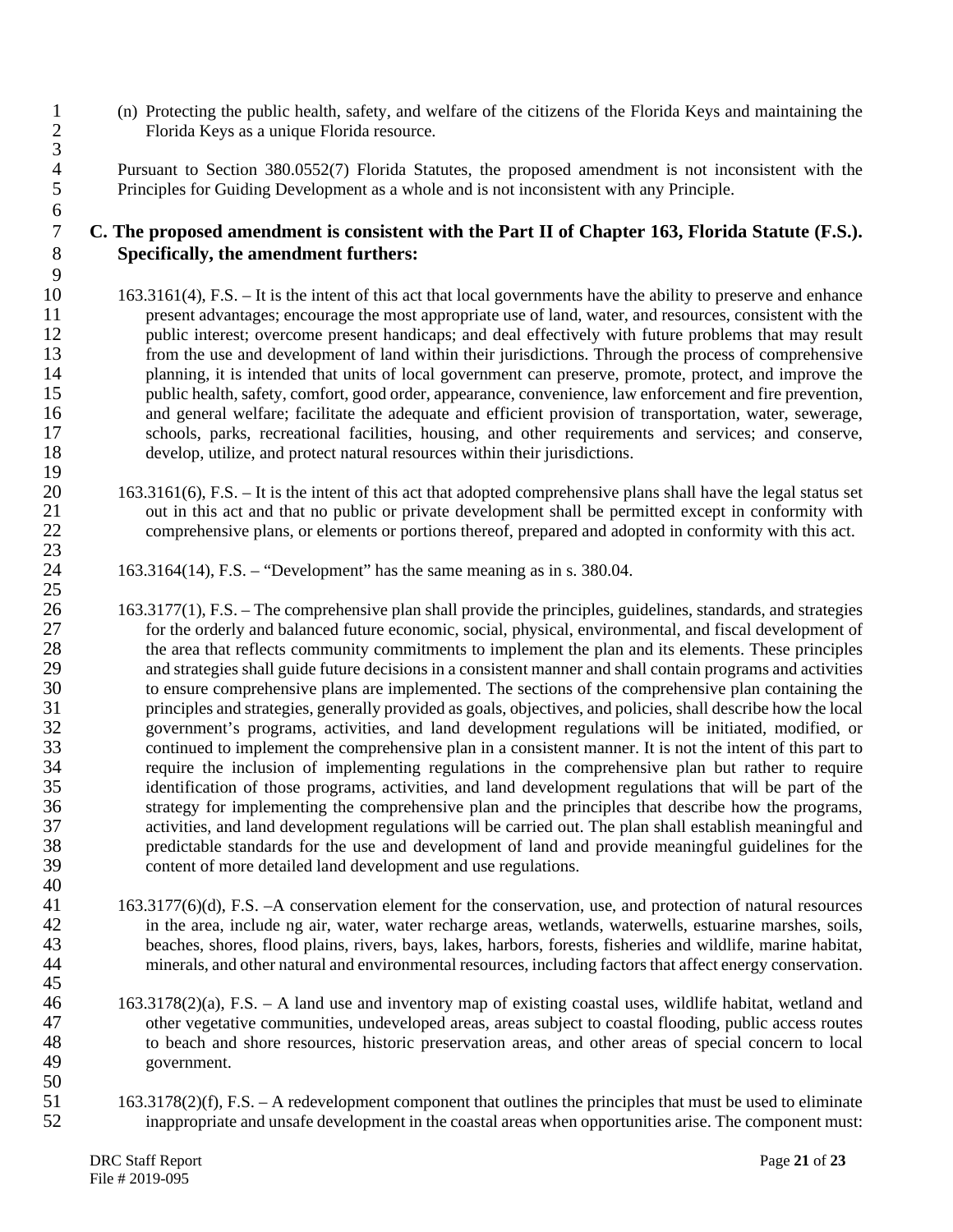- 1. Include development and redevelopment principles, strategies, and engineering solutions that reduce<br>
2. The flood risk in coastal areas which results from high-tide events, storm surge, flash floods, stormwater 2 the flood risk in coastal areas which results from high-tide events, storm surge, flash floods, stormwater 3 runoff, and the related impacts of sea-level rise.
- 4 2. Encourage the use of best practices development and redevelopment principles, strategies, and engineering solutions that will result in the removal of coastal real property from flood zone designations 5 engineering solutions that will result in the removal of coastal real property from flood zone designations<br>6 established by the Federal Emergency Management Agency. 6 established by the Federal Emergency Management Agency.<br>
3. Identify site development techniques and best practices the
- 7 3. Identify site development techniques and best practices that may reduce losses due to flooding and claims made under flood insurance policies issued in this state.
- 9 4. Be consistent with, or more stringent than, the flood-resistant construction requirements in the Florida 10 Building Code and applicable flood plain management regulations set forth in 44 C.F.R. part 60.
- 11 5. Require that any construction activities seaward of the coastal construction control lines established 12 pursuant to s. 161.053 be consistent with chapter 161.<br>13 6. Encourage local governments to participate in the
- 13 6. Encourage local governments to participate in the National Flood Insurance Program Community 14 Rating System administered by the Federal Emergency Management Agency to achieve flood insurance<br>15 memium discounts for their residents. premium discounts for their residents.
- 17 163.3194(1)(a), F.S. After a comprehensive plan, or element or portion thereof, has been adopted in conformity with this act, all development undertaken by, and all actions taken in regard to development conformity with this act, all development undertaken by, and all actions taken in regard to development 19 orders by, governmental agencies in regard to land covered by such plan or element shall be consistent 20 with such plan or element as adopted. with such plan or element as adopted.
- $\frac{21}{22}$ 22 163.3201, F.S. – Relationship of comprehensive plan to exercise of land development regulatory authority.— 23 It is the intent of this act that adopted comprehensive plans or elements thereof shall be implemented, in 24 part, by the adoption and enforcement of appropriate local regulations on the development of lands and<br>25 values within an area. It is the intent of this act that the adoption and enforcement by a governing body of waters within an area. It is the intent of this act that the adoption and enforcement by a governing body of 26 regulations for the development of land or the adoption and enforcement by a governing body of a land 27 development code for an area shall be based on, be related to, and be a means of implementation for an adopted comprehensive plan as required by this act. adopted comprehensive plan as required by this act. 29<br>30
- 30 163.3202(2), F.S. Local land development regulations shall contain specific and detailed provisions 31 necessary or desirable to implement the adopted comprehensive plan and shall at a minimum:<br>32 (a) Regulate the subdivision of land.
	- (a) Regulate the subdivision of land.
- 33 (b) Regulate the use of land and water for those land use categories included in the land use element and 34 ensure the compatibility of adjacent uses and provide for open space.<br>35 (c) Provide for protection of potable water wellfields.
- 35 (c) Provide for protection of potable water wellfields.<br>36 (d) Regulate areas subject to seasonal and periodic f
- 36 (d) Regulate areas subject to seasonal and periodic flooding and provide for drainage and stormwater 37 management.
- 38 (e) Ensure the protection of environmentally sensitive lands designated in the comprehensive plan.

### 40 **V. PROCESS**

41

39

16

 Comprehensive Plan Amendments may be proposed by the Board of County Commissioners, the Planning Commission, the Director of Planning, or the owner or other person having a contractual interest in property to be affected by a proposed amendment. The Director of Planning shall review and process applications as they are received and pass them onto the Development Review Committee and the Planning Commission.

47

 The Planning Commission shall hold at least one public hearing. The Planning Commission shall review the application, the reports and recommendations of the Department of Planning & Environmental Resources and the Development Review Committee and the testimony given at the public hearing. The Planning Commission shall submit its recommendations and findings to the Board of County